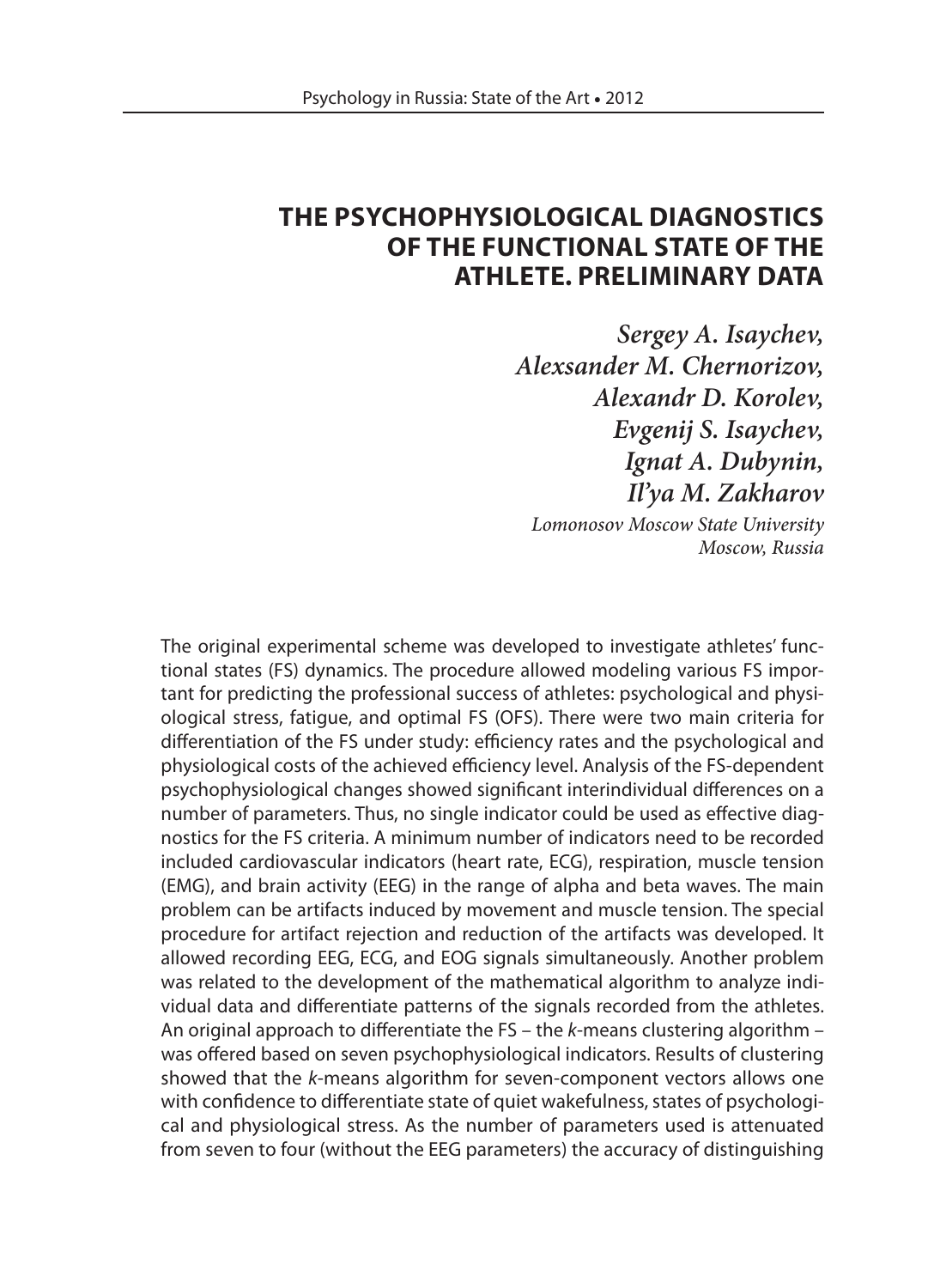FS is significantly reduced. To construct a complete and accurate differentiation of an athlete's FS one should collect some statistical data on the dynamics of each FS in different time periods of the person's life – in the process of training, after successful competition, and after losing competition.

**Keywords:**sportsperson, functional state, psychophysiological indicators, integral evaluation.

The theme of this article, the diagnostics and evaluation of the optimal functional state of the sportsperson (OFSS), is widely discussed in modern sport psychology. These diagnostics are conducted during training and during competitions as well. The monitoring of OFSS dynamics provides an opportunity to determine a sportsperson's deviation from the optimum realization of his or her capacities and to predict the reduction of a person's sport efficiency.

The OFSS concept includes not only the physical or physiological perfect state but also the optimal combination and development of the professionally important psychophysiological and psychological qualities needed for specific sports. In European-American sport psychology the OFSS is called *peak performance.* This term is close in meaning to the OFSS, but it puts more emphasis on the relationship of the emotional sphere, a sportsperson's stress resistance, and his/her professional efficiency. Intensive investigation of this problem started with the works of Yerkes and Dodson (1908), and it continues in modern sport psychology. Yerkes and Dodson laid down the main principle of the relationship of efficiency and stress level. Attempts to describe this dependence formally and to explain it meaningfully have led to a number of theories such as Hull's drives theory (1943), the multidimensional theory of anxiety (Martens, Burton, Vealey, Bump, & Smith, 1990), the theory of catastrophe (Jonse & Hardy, 1990), the reversal theory (Kerr, 1997), the theory of critical moments (Carlstedt, 2004; Chadwick, 2005; Couture, 2007).

In this domain theoretical and practical approaches to the qualitative description and quantitative evaluation of the OFSS are being actively elaborated. Theories of the individual zone of optimal functioning and individual affect-related performance zones (Gould & Tuffy, 1996; Hanin, 2000a, 2000b; Hanin & Stambulova, 2002) have been stated and accepted. A number of possible diagnostics have been offered (Carlstedt,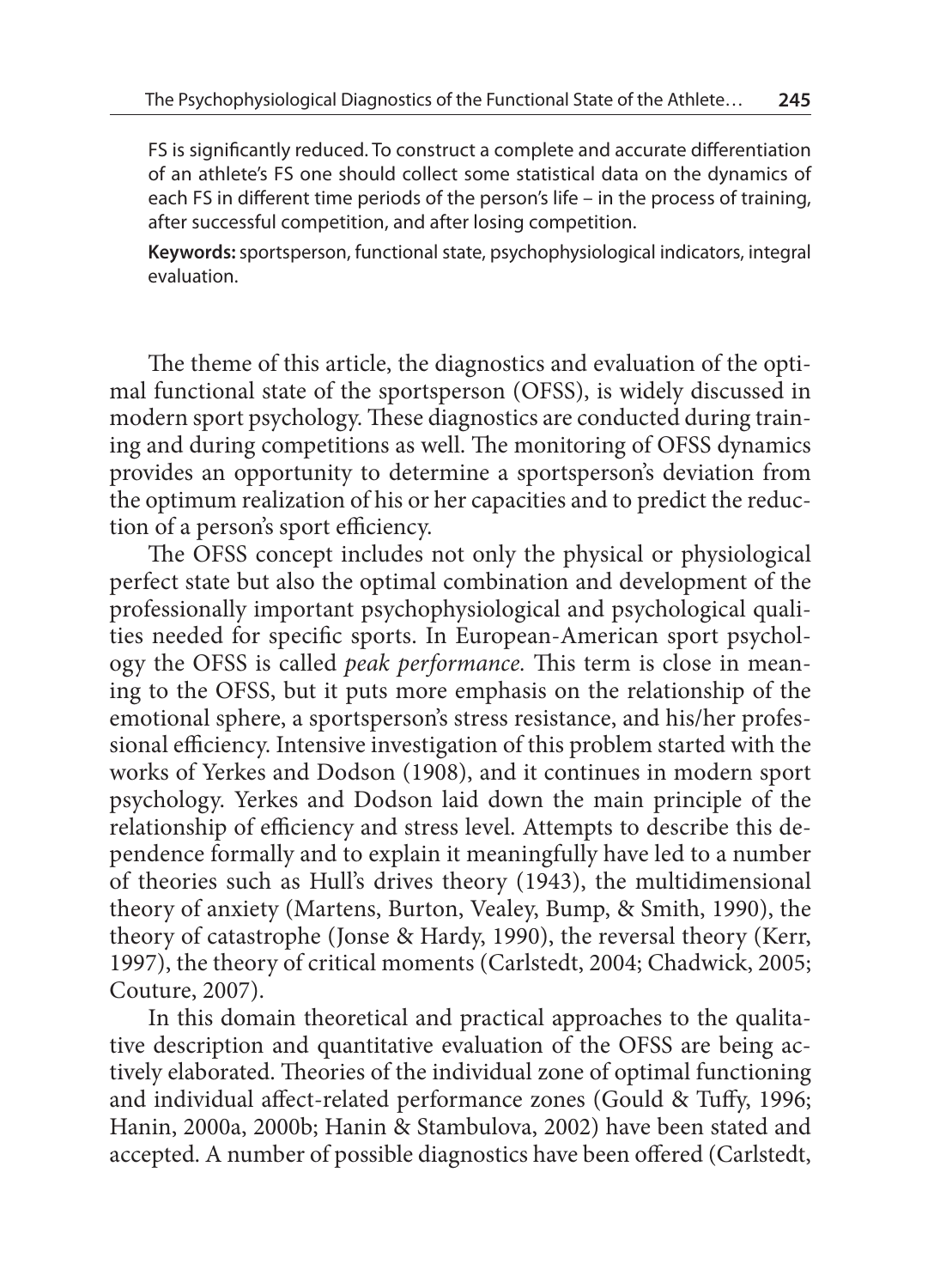2004, 2007, 2009; Johnson, Edmonds, Moraes, Filho, & Tenenbaum, 2007; Johnson, Tenenbaum, Edmonds, & Kamata, 2007; Kamata, Tenenbaum, & Hanin, 2002).

In Russian psychology the Functional State (FS) has a broader meaning than does peak performance. It denotes a complex of the psychophysiological functions, psychological characteristics, and qualities that are crucial for efficiency in any type of activity. FS dynamics are determined by a number of external and inner factors. There are different types of factors such as physical or social factors, individual factors, and factors connected with the specific activity (Egorov & Zagryadskiy, 1973; Il'in, 2005; Leonova, 1981; Leonova & Medvedev, 1981).

The neurophysiological mechanism of FS regulation consists of the complex modulation brain system including numerous activating and inactivating structures localized on the various levels of the brain stem and in the frontal areas of the limbic system. The major impact is found in the ascending activating systems of the reticular formation of the mesencephalon and preoptic nuclei of the telencephalon and in the inhibitory or suppressing systems of the nonspecific thalamic nuclei, lower domains of the pons, and myelencephalon. The modulation system is connected with the functional systems regulating activation processes for various types of activities (Danilova, 1992, 2000; Zenkov & Ronkin, 2004).

From the system psychophysiology point of view (Anokhin, 1978; Shvyrkov, 2006; Sudakov, 2000) the FS of the sportsperson can be seen as the qualitatively unique total response of the organism's functional systems to external and internal influences appearing during a significant performance. The OFSS is one possible FS; it is characterized by maximum efficiency and productivity. Changes in the various psychophysiological systems involved unequally in different sports reflect and manifest as the specific biochemical, physiological, behavioral, and psychological patterns of the individual. Thus, the OFSS is a total state encompassing variations in different subsystems' work, and this combination allows the sportsperson to achieve maximum efficiency in a given physical and social environment.

For control and estimation purposes, FS objective and subjective indicators are used. Objective indicators are various physiological measurements: electrocardiography (ECG), blood pressure, electroencephalography (EEG), event-related potentials, galvanic-skin reaction (GSR),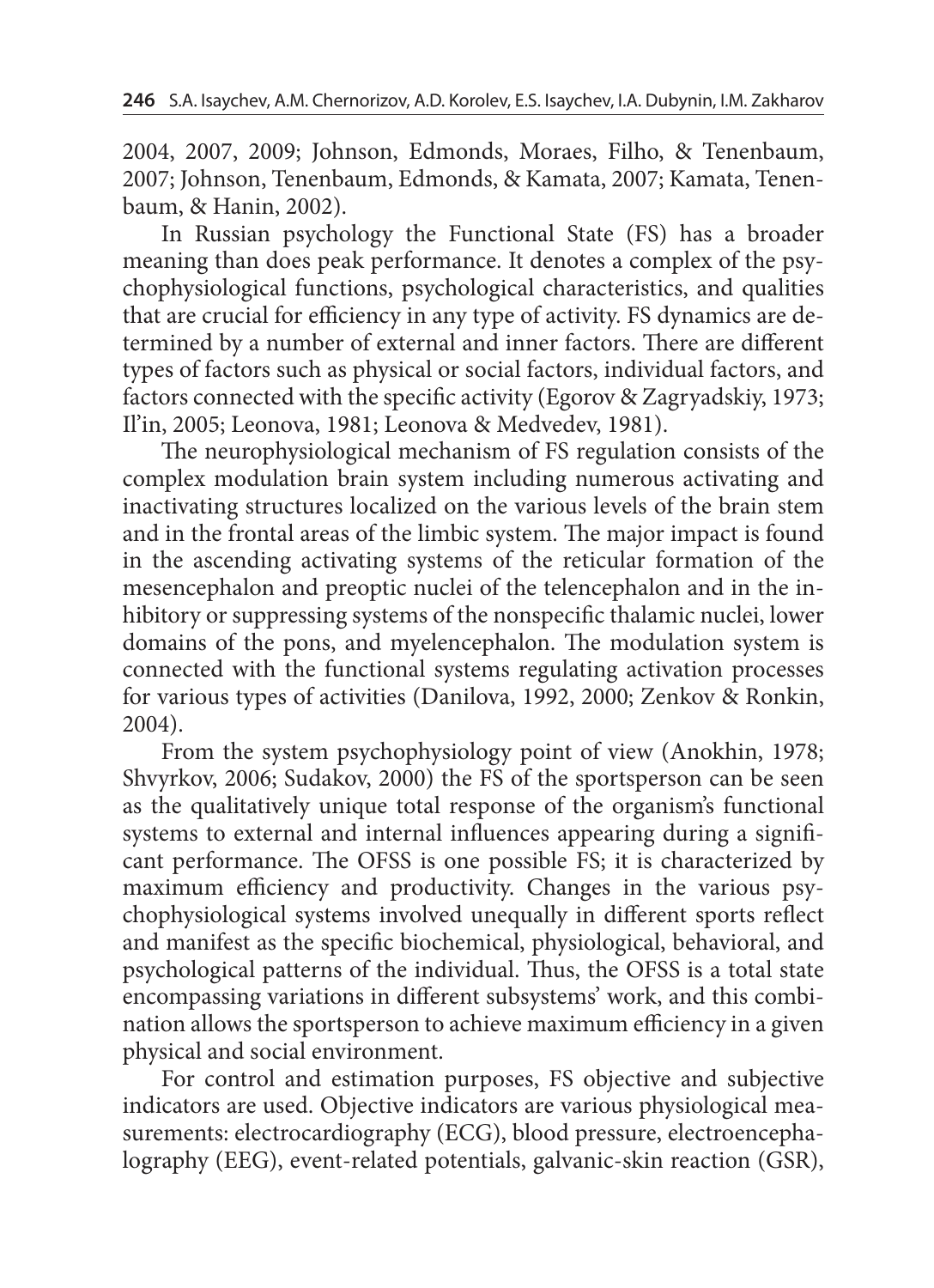eye activity, respiration, plethysmography, blood cortisol level, behavioral videomonitoring, communication frequency, and the results of the activity (speed and tempo of execution, number and character of mistakes) (Alexandrov, 2001; Danilova, 1992, 2000; Zenkov & Ronkin, 2004; Zinchenko & Tonevitskii, 2011). Subjective FS indicators include various tests, self-reports, psychological-tension questionnaires (Gogunov & Martianov, 2000; Marishchuk, Bludov, Plakhtienko, & Serova, 1984, 2005; Rodionov, 2010).

Nowadays in the majority of studies assessment of the FS of the sportsperson is based on subjective criteria such as tests and questionnaires conducted before a competition or after it. In a number of studies FS assessment involves particular morphological, physiological, and psychophysiological efficiency indicators (Bleer, 2008; Rodionov, 2010; Zinchenko & Tonevitskii, 2011).

Considering the difficulties of any sport (which requires the maximum mobilization of human physical and psychological resources), it is obvious that an integrated approach to OFSS assessment and description is needed. Multidimensional criteria for qualitative and quantitative FS assessment are presented in the Athlete's Profile, which is based on the "theory of critical moments" (Carlstedt, 2004, 2007, 2009; Chadwick, 2005). The Athlete's Profile includes the pattern of individual neurodynamic indicators, behavioral characteristics, and a number of psychophysiological indicators, including EEG, heart-rate variability, muscle tension.

A structurally but not ideologically close approach to OFSS assessment is used by the Moscow State University (MSU) psychology faculty; it involves developing innovative psychological and psychophysiological techniques for the professional training of athletes. In contrast to Carlstedt's Athlete's Profile, which contains a number of separate and sometimes unrelated characteristics, our approach is focused on the integrated assessment of athletes. Such assessment not only states the qualitative or quantitative characteristics of FS indicators at different levels and in various conditions but also includes all the psychological, psychophysiological, and physiological dynamics.

Mathematically, integrated assessment can be presented as a single vector with three blocks of elements, reflecting psychological, psychophysiological, and physiological indicators. Concrete indicators are chosen depending on the specifics of the sport and its professionally im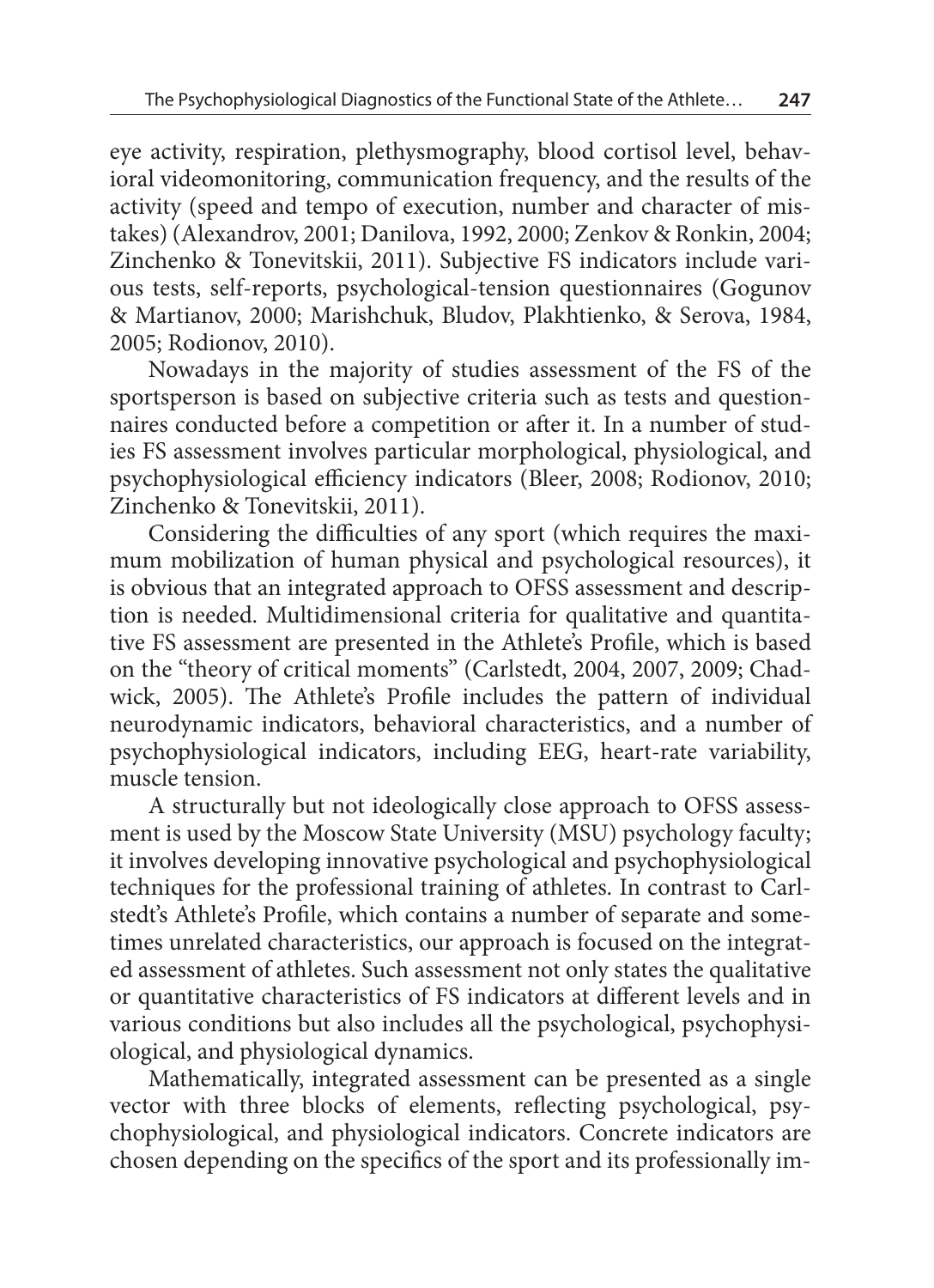portant qualities. According to expectations, integrated assessment will help not only in OFSS detection and its differentiation from nonoptimal FS (NFS) but in developing new training systems. There are a number of premises for this approach:

- It brings to awareness professionally important qualities and provides quantitative and qualitative estimations.
- It allows comparison of a given level of professionally important qualities with the level required for competition.
- It takes into consideration the level of athletes' individual physiological, psychophysiological, psychological, and behavioral characteristics.
- It allows the accurate assessment of FSs according to total measurements and predicts dynamics depending on the training system and current significant events in the athlete's life.

The elaboration of an integrated assessment included a number of sequential stages dedicated to local and global methodological problems. In the first stage it was important to elicit interrelated parameters that reflect various aspects of psychological and psychophysiological organization and characterize dynamic changes of FS during professional activity. In this stage the main goal is an analysis of individual and group variability in the FS indicators and their significance to present FS diagnostics. To solve this problem we developed an experimental scheme modeling various FSs: rest, optimal performance, psychological stress state, physiological stress state.

In the second stage the obtained indicators were preliminarily handled with mathematical methods (mathematical analysis, classification). This stage was dedicated to developing an educable algorithm of diagnostics and differentiating FSs.

# **Integrated Investigation of the OFSS Procedure**

During the experiment we had to obtain psychological, psychophysiological, and physiological data reflecting the subjects' characteristics in various FSs. Psychological data were based on the test battery (brief description see below). Various FSs were modeled with the STARS technique developed by the MSU psychology faculty, and physical activity was measured by a stationary-bicycle ergometer.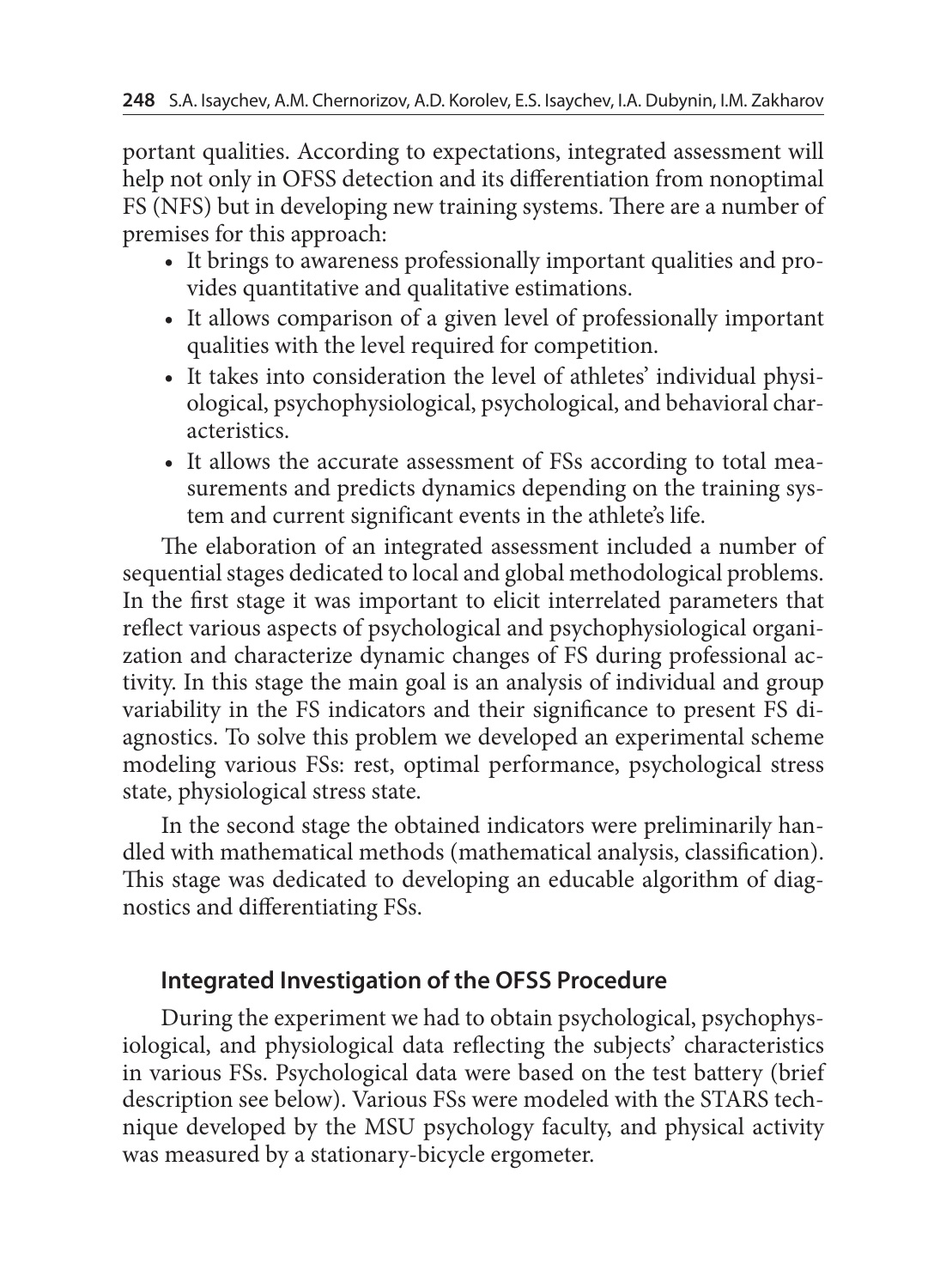### **FS Modeling**

In order to induce various FSs, the STARS computer program was devised. Its stimuli-presenting paradigm was based on signal-detection theory, a threshold theory that explains sensory-perception processes as the interaction of two variables: the sensory process itself and decision making. According to this theory signal perception starts with the neuronal excitation phase, and perceptual decision making depends on detecting the signal. A decision is affected by the subject's experience, personality, and motivational factors, and on the specificity of the task (Zabrodin, 1976).

This software provided many options for object presentation. It allowed the creation of tasks of various difficulty and the modeling of various FSs (rest, optimal performance, stress). It also let us assess performance results in each experimental series. The main efficiency indicators were correct signal-detection and false-alarm probability. Data were displayed on a diagram as dots moving on the coordinate plane in respect to target zones (zones where subjects' mistake rates must not exceed the limit). In such conditions task-performance dynamics could be monitored step by step (from iteration to iteration) and compared with physiological-indicator dynamics.

Subjects performed four tasks using STARS software:

- training for target-stimuli detection;
- setting test levels (to determine the optimal level of target-stimuli detection);
- maintaining working-zone level for example, maintaining the performance level attained on the previous test;
- • performing under stress-provoking (NFS) conditions (to assess sensitivity to psychological stress factors).

The following specific tasks were presented. The subject was given sets of dynamically changing objects – "stars" of different shapes and in different relief planes flying toward the subject. Objects were divided into background, masking (false), and target. Each single experimental procedure was called a test. Every test was divided into different tasks. Tasks included a number of stimuli sequences: iterations consisted of 15 screen presentations with the target stimuli or without it. The transition from one iteration to another was uninterrupted. Every task had for each subject an attributed target zone – the ratio of correct answers to false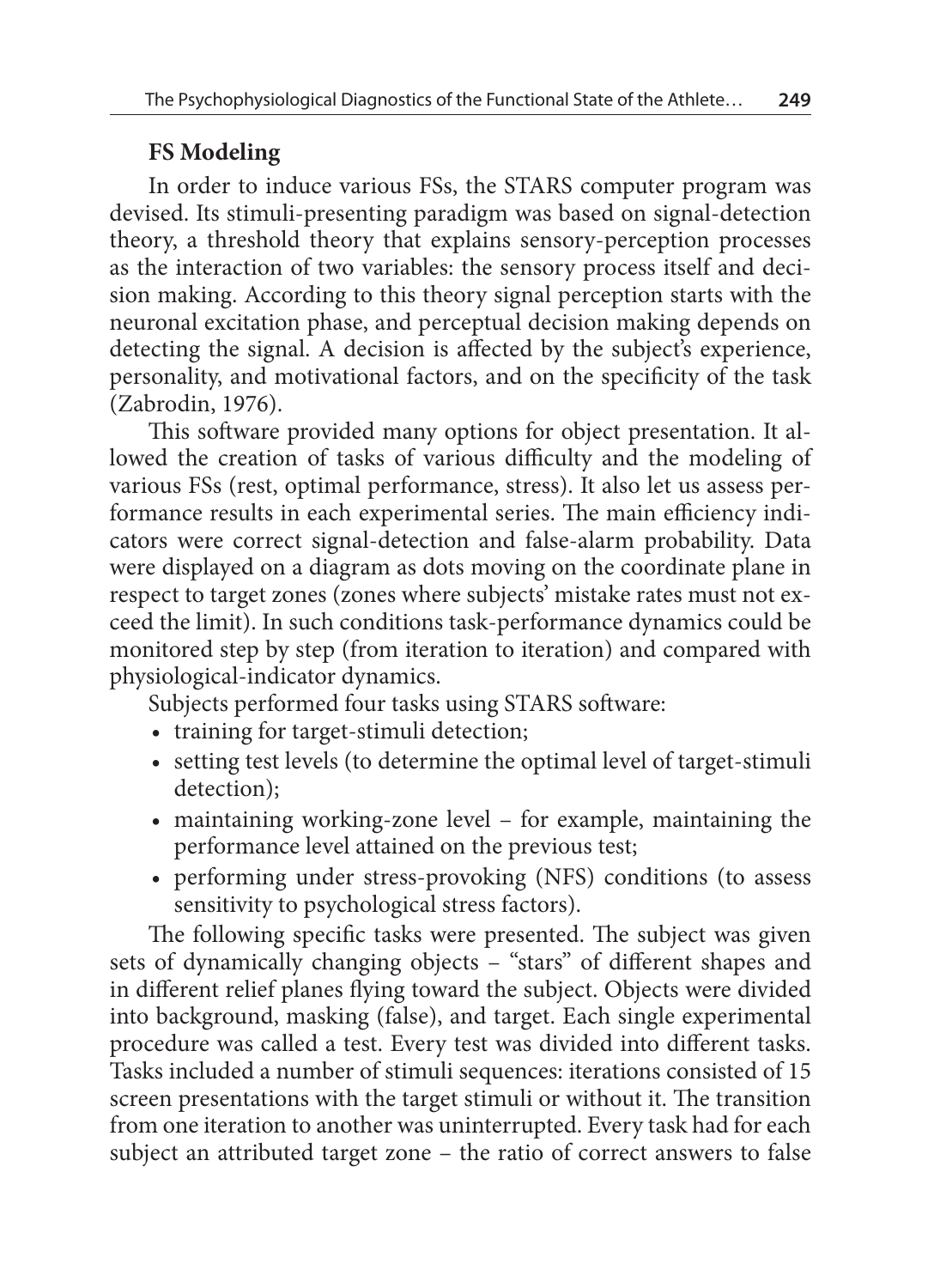alarms. If the subject succeeded in maintaining the ratio, the task was considered passed.

Before the testing, target-zone setting was carried out in order to unify settings for all the subjects. Zones were represented as the P(Y/S) –  $P(Y/N)$  coordinate system, where  $P(Y/S)$  was the correct-answers probability and P(Y/N) was the false-alarm probability.

STARS software provided feedback loops. The program controlled performance results and chose actions (changing the difficulty rate, presenting texts or sounds) according to the results and set conditions. Subjects were also given auditory feedback: certain sounds represented correct or false answers. After every target stimuli, the subject had to push a button. Target stimuli appeared in any part of the screen with a given probability of 0.6.

Detecting signals was complicated by the presentation of masking (false) objects. They appeared with a probability of 0.73. If the subject pushed the button when masking objects were presented (false alarm), a noise was used as a feedback.

The software maintained target-stimuli "fly" (presenting time) on the same level independently of initial location. Thus, closer to the edge of the screen the target stimuli were presented more slowly as they moved against other objects (moving with the same speed everywhere).

In our experimental procedure the target stimuli were red stars with eight beams. Masking objects were similar red stars but with four beams. Background stimuli were presented as the starry sky with roundish white stars. Several thousand of them were randomly distributed on the screen.

Performance results were presented as four types of probabilities:

- • correct target-stimuli detection
- correct stimuli neglecting, masking-stimuli miss
- false alarms
- • target-stimuli miss

Every probability type was calculated based on the quantity of objects presented. Next, "payoff matrices" were compiled according to the response: 10 points for correct stimuli detection and correct maskingobject misses, and minus 10 points for false alarms and target misses. Matrices were symmetric for all the responses and were not changed during the experimental procedure.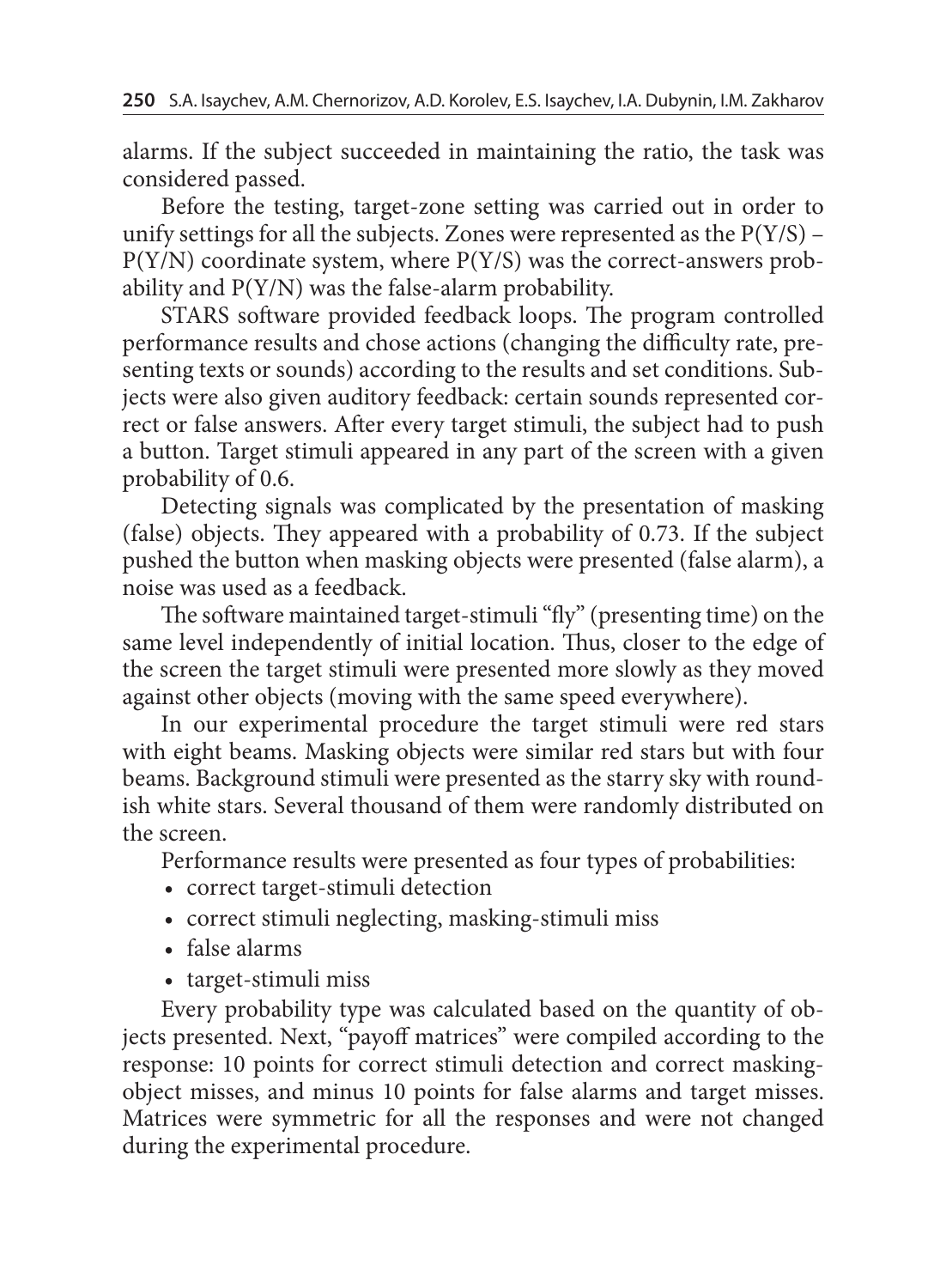To devise the FS categorization program we focused on the psychological criteria for the activity performance. We suggested that if the subject succeeded in performing the individually selected test, the FS was regarded as optimal. If the subject had reached a certain performing level and after that started to make mistakes because of external or inner factors and reduced efficiency, then the FS was regarded as nonoptimal. NFS, depending on its nature, can be represented by various states. Some of them can have qualitative and meaningful value (for example "monotony," "boredom," "fatigue," "hyperactivity," "stress," "affect"), and others can be differentiated only quantitatively. Thus, depending on the test results, all observed states can be regarded as optimal and nonoptimal with significant quantitative differences.

For every FS scheme, a specific test was devised. The first test was training. The subject learned to distinguish target stimuli from the background. Learning was determined by the subject's getting into the target zone. Every correct answer gave the subject 10 points, and for every false answer 10 points were subtracted. The total points were displayed on the bottom of the screen. Transition to the next stage was possible only with a total of not less than 90 points.

After managing the training task the subject switched to the next test, the difficulty of which became greater with each iteration. Complication was achieved by progressive changing of the target stimuli shape and color (from bright red to pale pink, getting closer to the background color), increasing masking, and increasing the number of "wandering" background objects. Complication increased until the subject got to the "mistaking" zone (e.g., got out of the target zone).

After that the subject had to maintain the target zone for several minutes. Thus, the test was tuned to the specificity of the subject's perception, and the optimal difficulty corridor was determined. After successful maintenance the subject switched to the next stage–stress-tension modeling. The task during this stress-provoking test was the same, but if subjects failed to maintain their performance level of the previous stage they would be punished with a slight but unpleasant electric shock of 5 mA. In addition, during this stage auditory feedback was increasingly frustrating (screams, sounds of broken glass, mockery).

For the first three tasks, if the subject got into the target zone and managed to stay there for a certain period of time, the test would be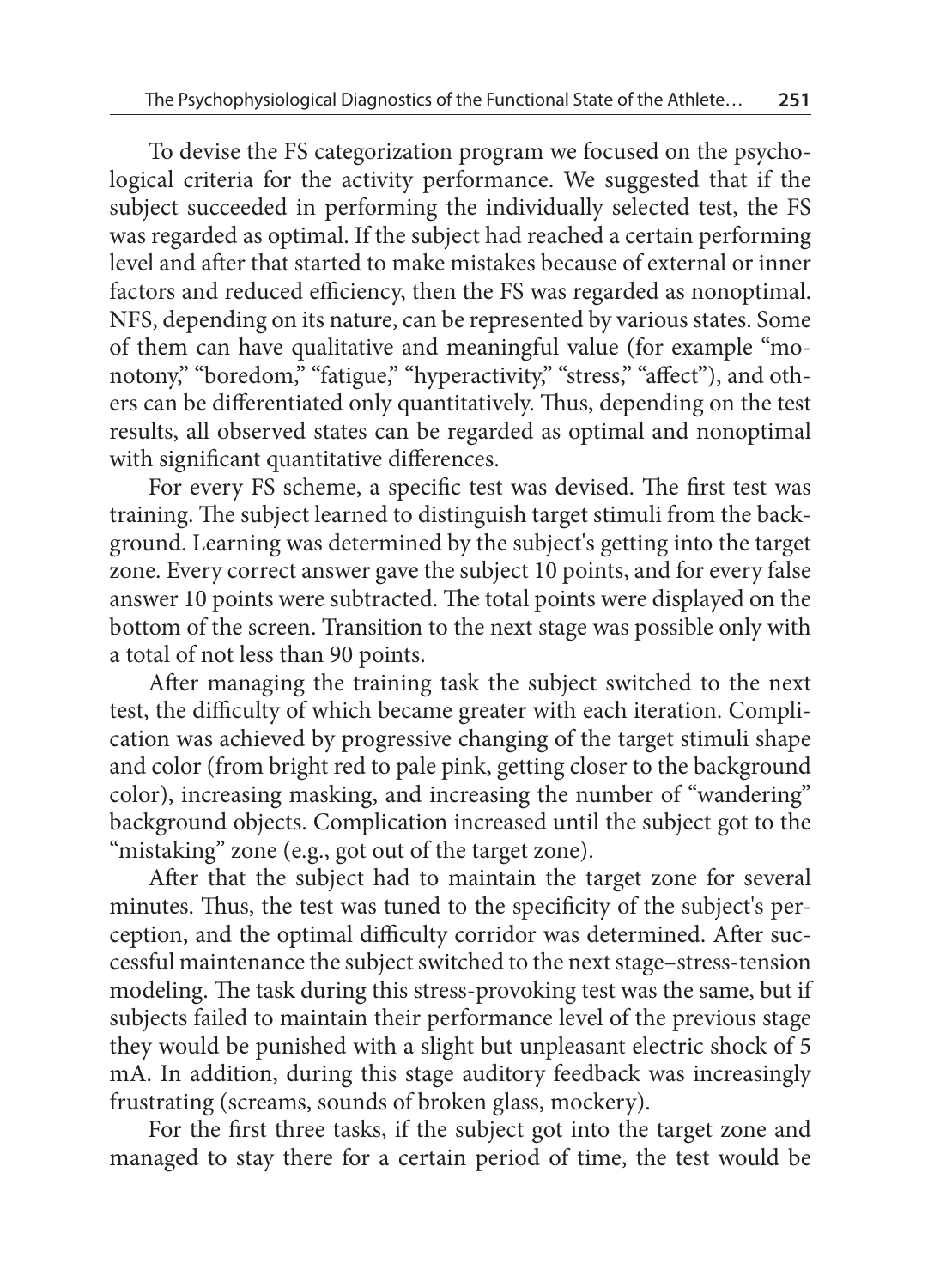regarded successful and the FS would be regarded optimal. If the subject didn't manage to get to the target zone or stay there for enough time, the FS would be regarded nonoptimal.

The fourth, "provoking," test was related to the assessment of psychological stress factors. This task had to promote a reduced performance level and lead to NFS. To obtain a rise in psychoemotional tension, aversive stimulation (a slight but unpleasant electric shock) was used for the unsuccessful performance of the task. During the provoking test, an electric shock was presented with 0.5 probability; during the time required to get to and stay within the target zone, the probability was 0.2. The NFS was defined by using additional psychological testing, a post-test interview, and electrophysiological data analysis.

The software also provided a chance to analyze subjects' response times.

#### *Experimental Procedure*

Various FS-modeling STARS tests were conducted in a special noiseisolated room. The subject sat in a chair looking at a screen for which the sight line was 80 cm. The chair's position was varied for each subject. In their right hands subjects had a computer mouse; their left hands were free. Auditory stimulation was presented through headphones. The screen image was copied to the experimenter's computer for monitoring activity. A typical view of the experimental setting is presented on Figure 1.

After the STARS test the subjects went through bicycle ergometer training at a medium level of physical stress. The bicycle ergometer test characteristics were determined individually depending on the subject's age and weight. Subjects were able to stop the test if they became tired, but none of the subjects asked to do so.

The bicycle ergometer test procedure consisted of pedals turning continuously at a given speed for 5 minutes. The speed and intensity were shown on the screen. The subjects had to maintain speed in the medium area according to the indicator on the screen. Then the ergometer's program increased the strain stepwise from 90 to 190 watts in equal intervals. In parallel the EEG, ECG, electrooculography (EOG), plethysmography (PPG), electromyography (EMG), and recursiverespiration signals were recorded. After the procedure, the rest EEG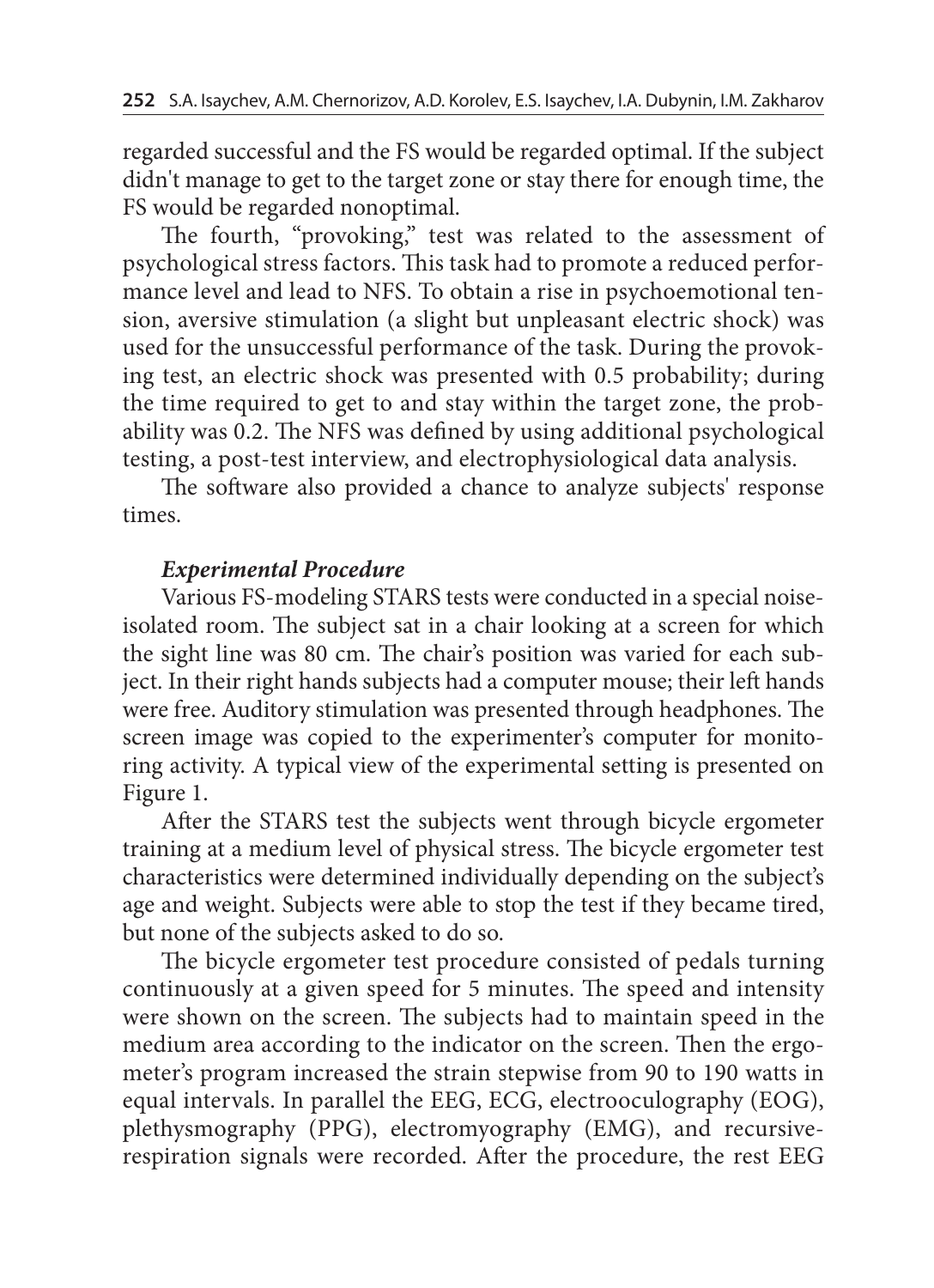signal was recorded. We used Medicom-Mtd equipment for recording. A typical view of the bicycle ergometer test can be seen in Figure 2.



**Figure 1.** Typical view of the experimental setting for the STARS test



**Figure 2.** Typical view of the bicycle ergometer test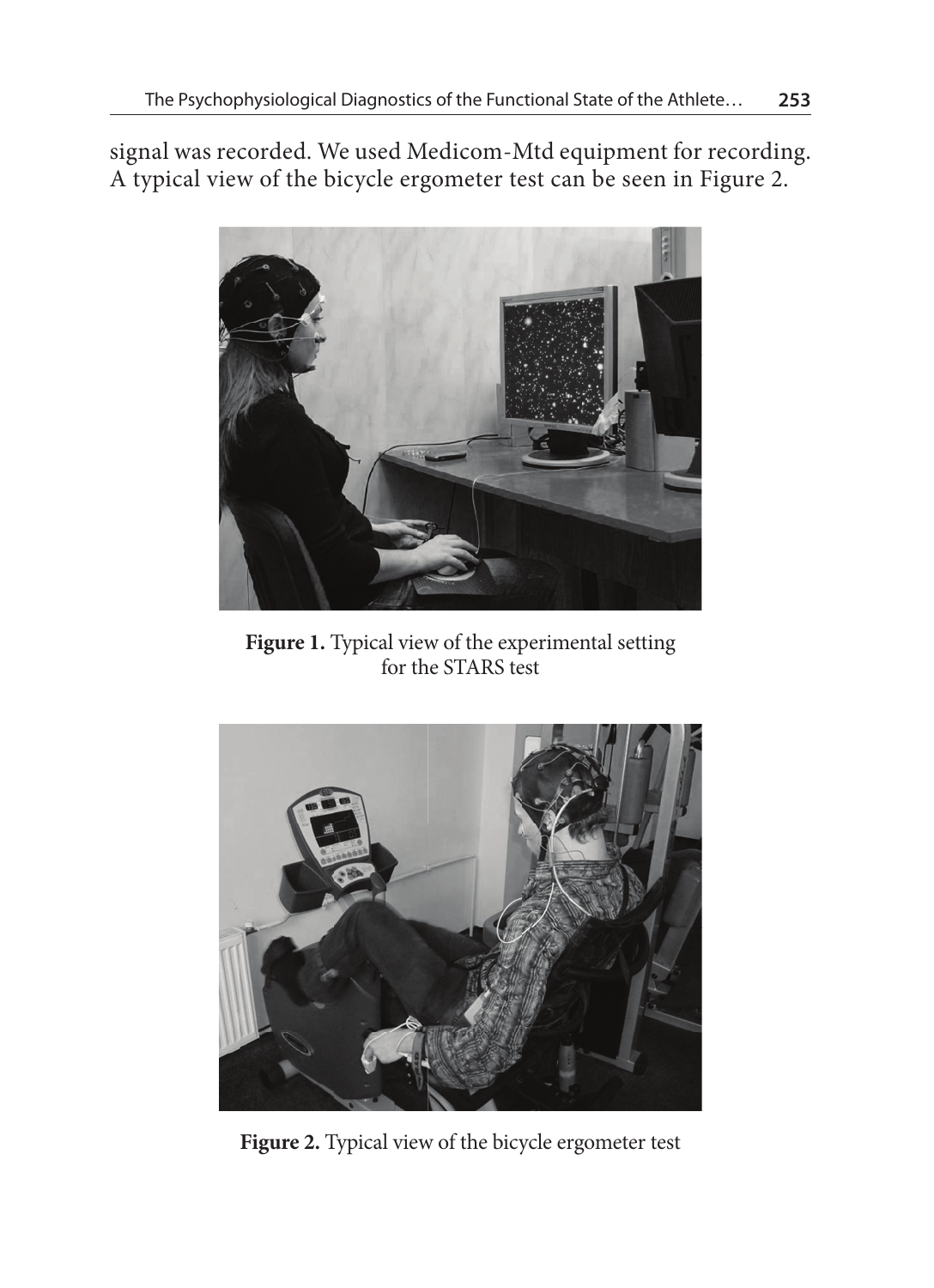#### *Psychophysiological Data Recording and Primary Handling*

EEG recording was carried out with the Medicom-Mtd Encephalan 131-03 equipment and software. We recorded signals from 17 sites: F3, F4, F7, F8, Fz, Fpz, C3, C4, Cz, T3, T4, P3, P4, Pz, O1, O2, Oz for the standard 10–20 system. The derivation scheme was base monopolar. Referent electrodes were based on the ear lobes. The discrimination frequency was 250 Hz, the low-frequency filter (LFF), 70 Hz; the high-frequency filter (HFF), 0.16 Hz; the contamination signals rejection, 50 Hz. Electrode resistance did not exceed 15 Khoum. The EOG signal was recorded with miniature self-adhesive electrodes placed for the vertical EOG 1 cm under and below the right eye; for the horizontal EOG, 1 cm from the corners of the eyes on the right and left temple level. The LFF was 15Гц; the HFF, 0.16Гц. The ECG signal was recorded from two electrodes on the subject's forearms. An additional ground electrode was placed on the left forearm. The LFF was 30 Hz; the HFF, 0.5 Hz. The respiration signal was recorded with the encircling sensor fixed under the diaphragm. The LFF was 5 Hz; the HFF, 0.016 Hz. We also recorded PPG and GSR signals on two additional channels. The PPG sensor was placed on the subject's left-hand middle finger. GSR electrodes were placed on the subject's lefthand forefinger and ring finger. For the PPG, the LFF was 15 Hz; the HFF, 0.5 Hz. For the GSR, the LFF was 5 Hz; the HFF, 0.05 Hz.

After electrophysiological data recording, primary handling was started. In every recording, automatic artifacts that reduced the system were used, taking into account the two EOG signals. Minimal signal amplitude for both channels was 80 uV (with a corridor of 2 standard deviations). These manipulations let us reduce the influence of EEG eye-movement artifacts. All the data were also manually handled in order to reject remaining eye-movement and head- and hands-movement artifacts.

#### *Subjects*

The experimental procedure included a number of series with different numbers and backgrounds for the subject groups. For the first, pilot, series there were 10 subjects. All participants were students of psychological faculty of MSU. The goal of this series was to work out the STARS testing and psychophysiological data recording. All the subjects participated voluntarily. They also signed an agreement for participation in the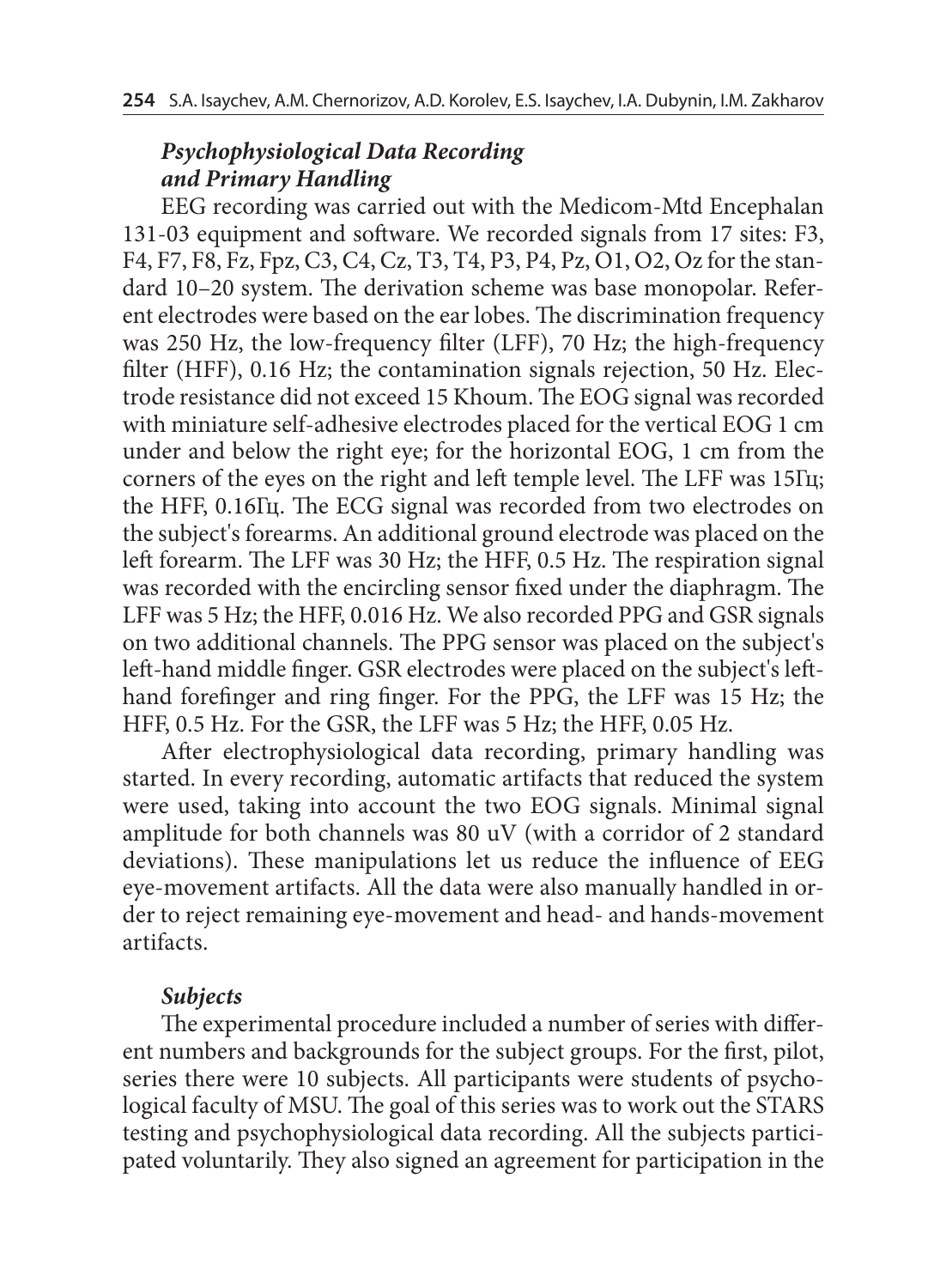experiment with the slight electric shock (for stress-tension modeling). In the second, main, experimental series 13 subjects, professional Greek-Roman wrestlers, participated (the average age was 21 years).

## **Results**

One of the main goals of the research was elaboration of the experimental procedure to allow for various kinds of FS modeling. From the point of view of training professional athletes, the most interesting are strong psychological and physiological stress states, minimal fatigue, and OFSS–that is, the most adequate states for a specific performance.

Two indicator types could be possible criteria for these states: (1) the efficiency rate, (2) the level of psychological and physiological resource application.

These indicators allow experiments not only to control the efficiency of modeled activities but also to assess their psychophysiological costs.

STARS software allowed us to model three states: (1) rest FS: this was the training stage; the subject learned the task, all the tasks were easy; (2) optimal FS (OFS): the subject had to get to a certain state and manage to maintain it with specific efforts; (3) stress FS: this was a stress test with the possibility of electric shock; the subject had to perform the task in psychologically adverse conditions.

Histograms 1–3 show individual and group efficiency changes on the STARS target-stimuli-detection task. Histogram 1 data prove that detection probability is highest in the OFS; next, in the rest FS; and least probable in the stress FS. The probability of false alarms has an inverted ratio: the highest rates are in the stress state; the least, in the OFS. The observed relationship of the FS dynamics and efficiency rates proves that the chances of FS modeling change with the conditions under which the task is performed.

This tendency is preserved on the individual level. In Histogram 2 individual signal-detection probabilities in various FSs can be seen. In 50% of the cases the task was most efficiently performed in the OFS, and the highest false-alarm rate in 60% of the cases was in the stress FS. Individual efficiency changes show some individual differences in task performance; these differences reflect subjects' psychophysiological characteristics. For example, subject 1 had nearly equal efficiency in all three states, and subject 4 had more mistakes in the stress state than any other subject and thus had the lowest stress resistance.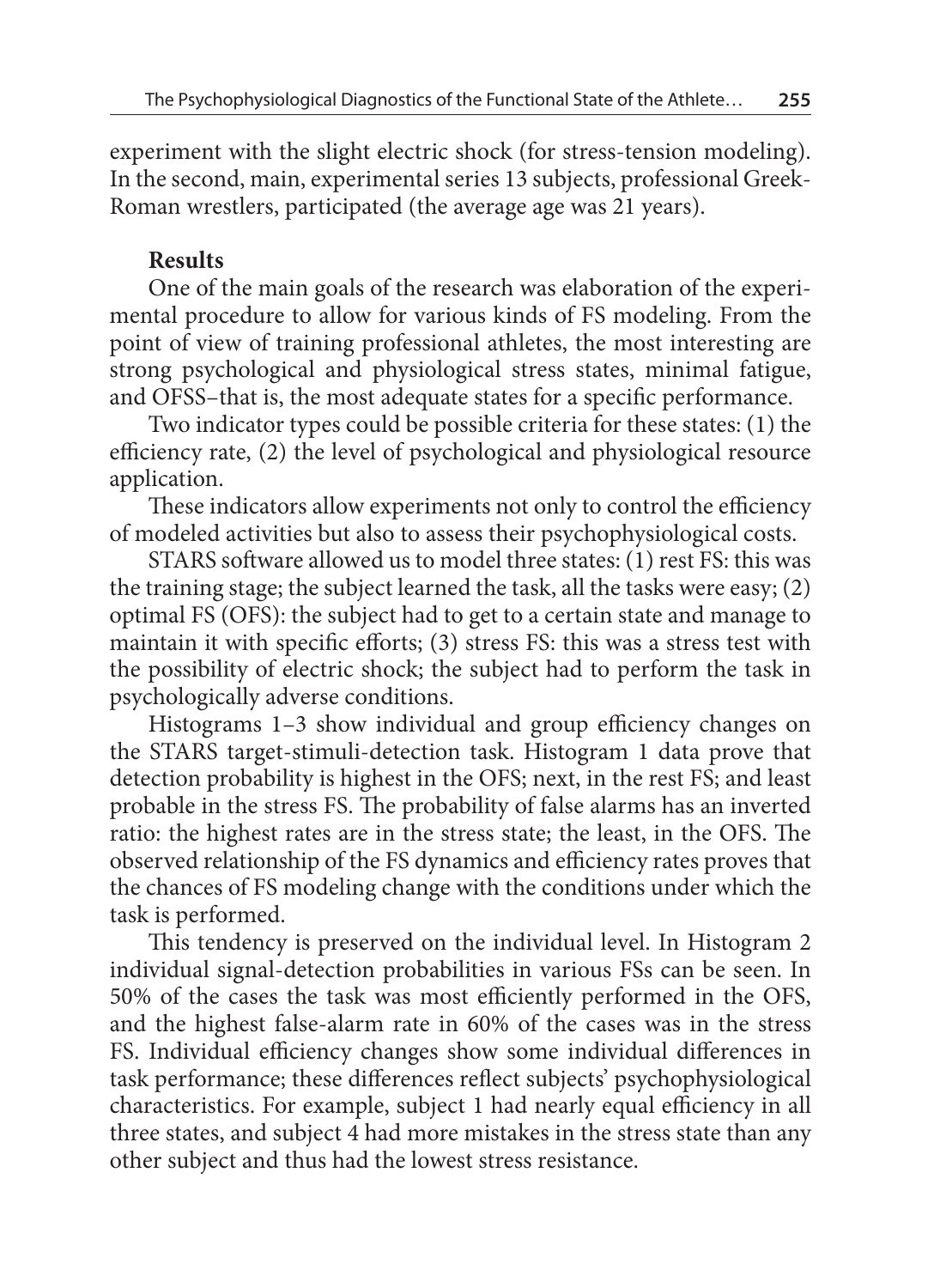

Histogram 1. Group differences in the effectiveness of execution of a task by a subject in the control group under different FSs. Along axis X are designations of different FSs under different loads. Along axis Y are the values of the probability of correct target-stimuli detection (CD) and the probability of false alarms (FA)



Histogram 2. Individual differences in the effectiveness of task execution in different FSs: control group. Along axis X are individual values for every subject in different FSs. Along axis Y are the values of the probability of correct signal detection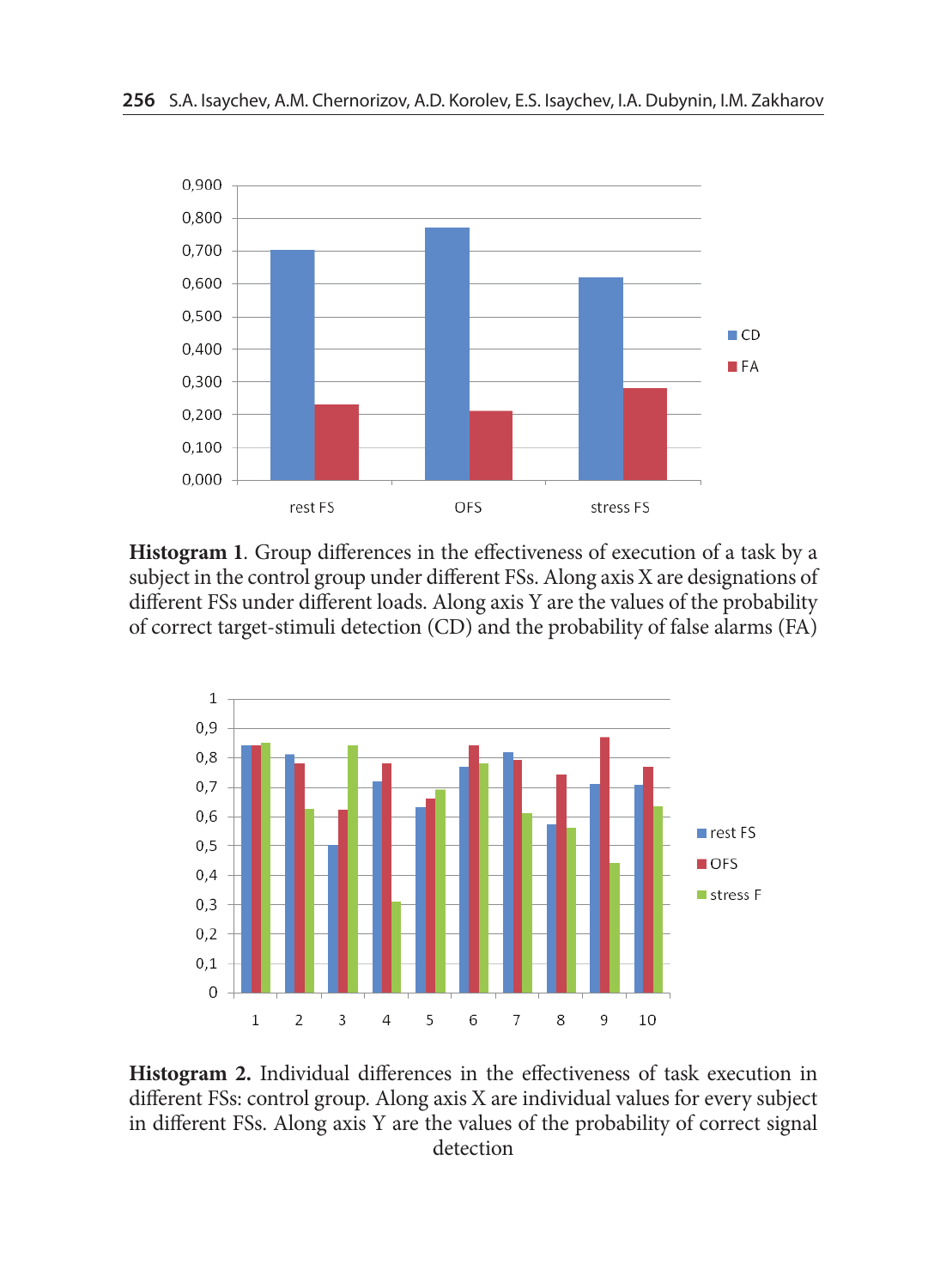Individual changes in the false-alarm probability (Histogram 3) show higher dispersion than in the correct-detection probability (Histogram 2). In this case, in the stress FS for the majority of the subjects (60%) the false-alarm probability rate increased, and in 70% this probability was reduced in the OFS.





Analysis of individual and group performance data allows us to reach the preliminary conclusion that our method can be efficient for FS modeling.

## **Individual and Group STARS Test Performance Efficiency in the Experimental Group**

Pilot research results with the control group proved the experimental scheme to be adequate for rest, optimal, and stress FS modeling. The same scheme was used in the research with the wrestler group. Our pilot results showed that OFS is nonhomogenous for the majority of the subjects.

For more delicate FS differentiation we divided OFS into two time periods or phases. OFS1 occurs when the subject has just gotten into the target zone, the easier task; and OFS2 occurs in the maintenance phase,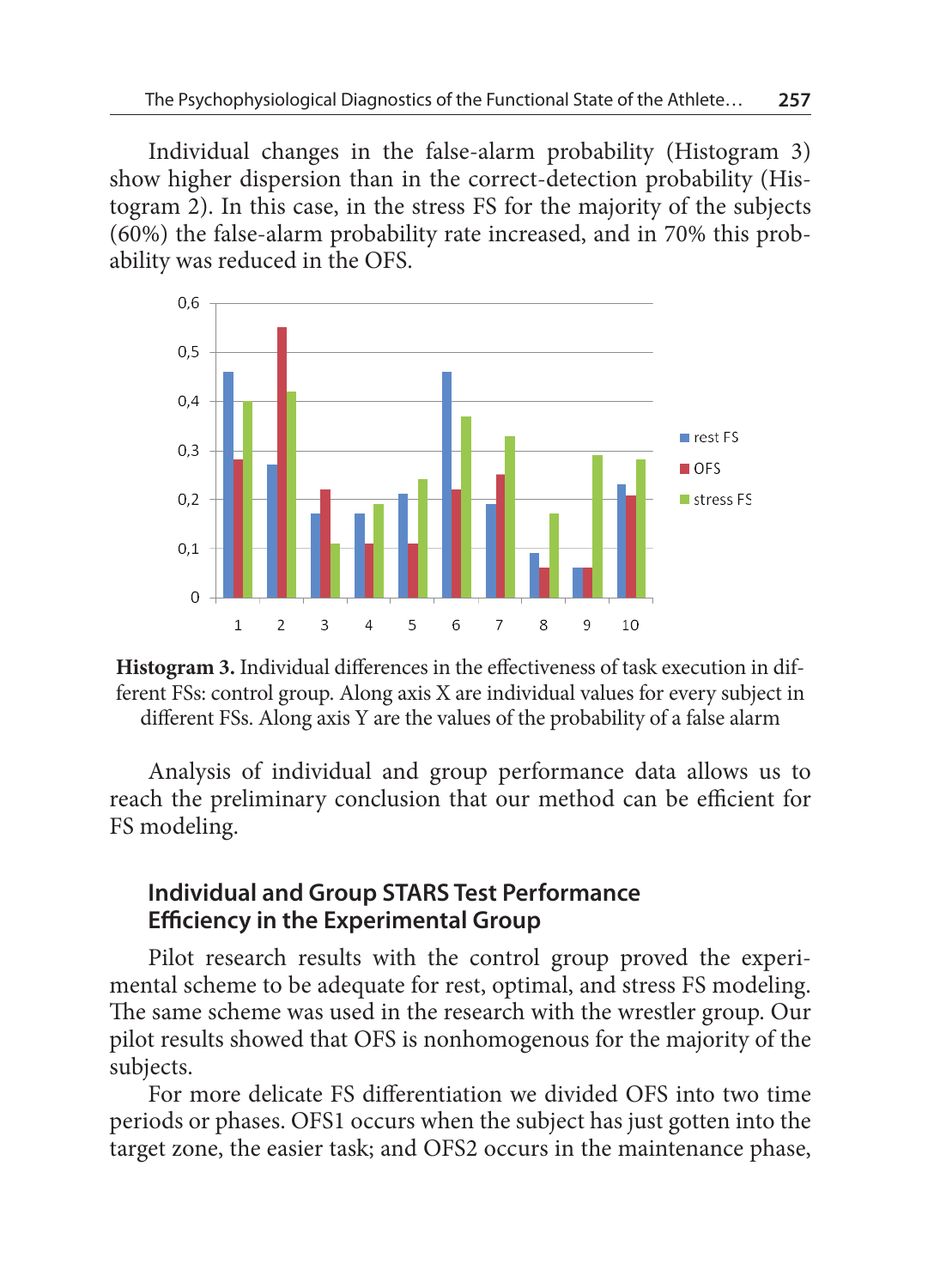when the subject has to keep the mistake rate at a constant level, the more difficult task. Data were acquired from every STARS test stage.

Histogram 4 shows overall data for the experimental group. The tendency is that as task difficulty increases, the probability of correct signal detection is reduced and the probability of false alarms increases. The most crucial reduction in performance efficiency is observed in the stress state. It is more pronounced in the control group (see Histogram 1). Athletes in the stress state show lower signal-detection and higher falsealarm probability. The data presented prove that both parameters can be used for quantitative assessment of the FS of interest.



**Histogram 4.** Group differences in the effectiveness of task execution in different FSs: experimental group. Along axis X are different FSs under different loads. Along axis Yare the values of the probability of correct target-stimuli detection (CD) and the probability of false alarms (FA)

For data-significance estimation we used the  $\chi$ 2 Friedman test criterion for two independent samples. This test can be described as a nonparametrical analog of the repetitive-measurement dispersion analysis. The two data arrays were handled separately. The first one included falsealarm-probability rates in four experimental stages: rest state, OFS1, OFS2, stress state. The second array included probability rates for correct target-stimuli detection in the same stages. Results given in Table 1 show significant differences among the investigated FS indicators.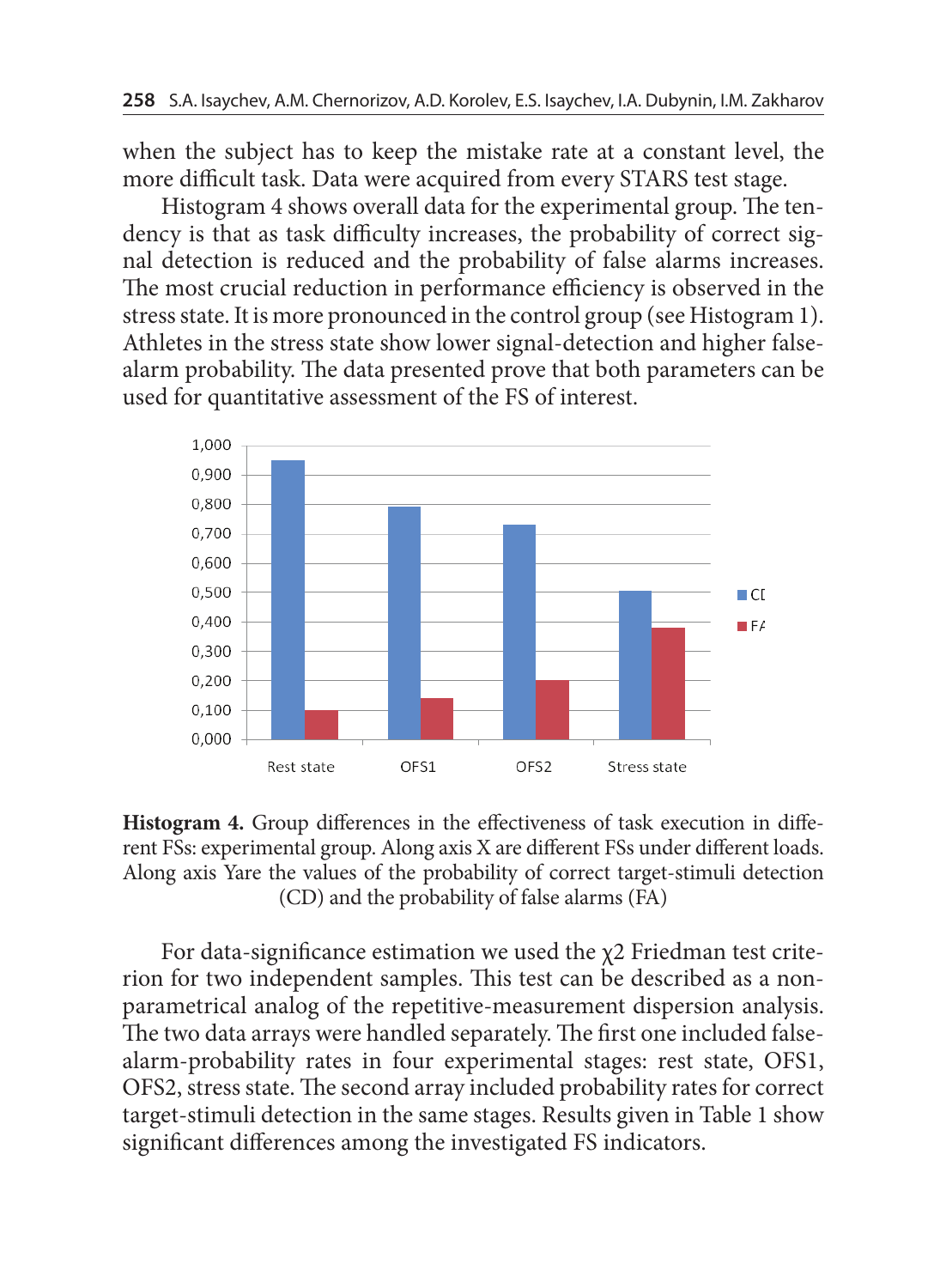|--|--|--|

| Friedman test<br>(false alarms) | Mean rank | Friedman test<br>(correct detection) | Mean rank |
|---------------------------------|-----------|--------------------------------------|-----------|
| Rest state FA                   | 1.77      | Rest-state CD                        | 3.85      |
| OFS1 FA                         | 2.23      | OFS1 CD                              | 2.54      |
| OFS <sub>2</sub> FA             | 2.50      | OFS <sub>2</sub> CD                  | 2.35      |
| Stress state FA                 | 3.50      | Stress-state CD                      | 1.27      |
|                                 |           |                                      |           |
| N                               | 13        | N                                    | 13        |
| chi-square                      | 15.224    | chi-square                           | 27.861    |
| df                              | 3         | df                                   | 3         |
| Asymp. Sig. $(p)$               | < 0.002   | Asymp. Sig. (p)                      | 0.000     |

#### **Data-Significance Estimation for False-Alarm and Correct-Detection Probabilities**

*Note.* Mean rank is given separately for false-alarm (FA) and correct-detection (CD) groups.  $\chi^2$  (chi-square) is the empirical criterion value; df is the degree of freedom; p is the significance level.



Histogram 5. Individual differences in the effectiveness of execution of the task in different FSs: experimental group. Along axis X are the individual values for every subject. Along axis Y are the values of the probability of correct detection of the signal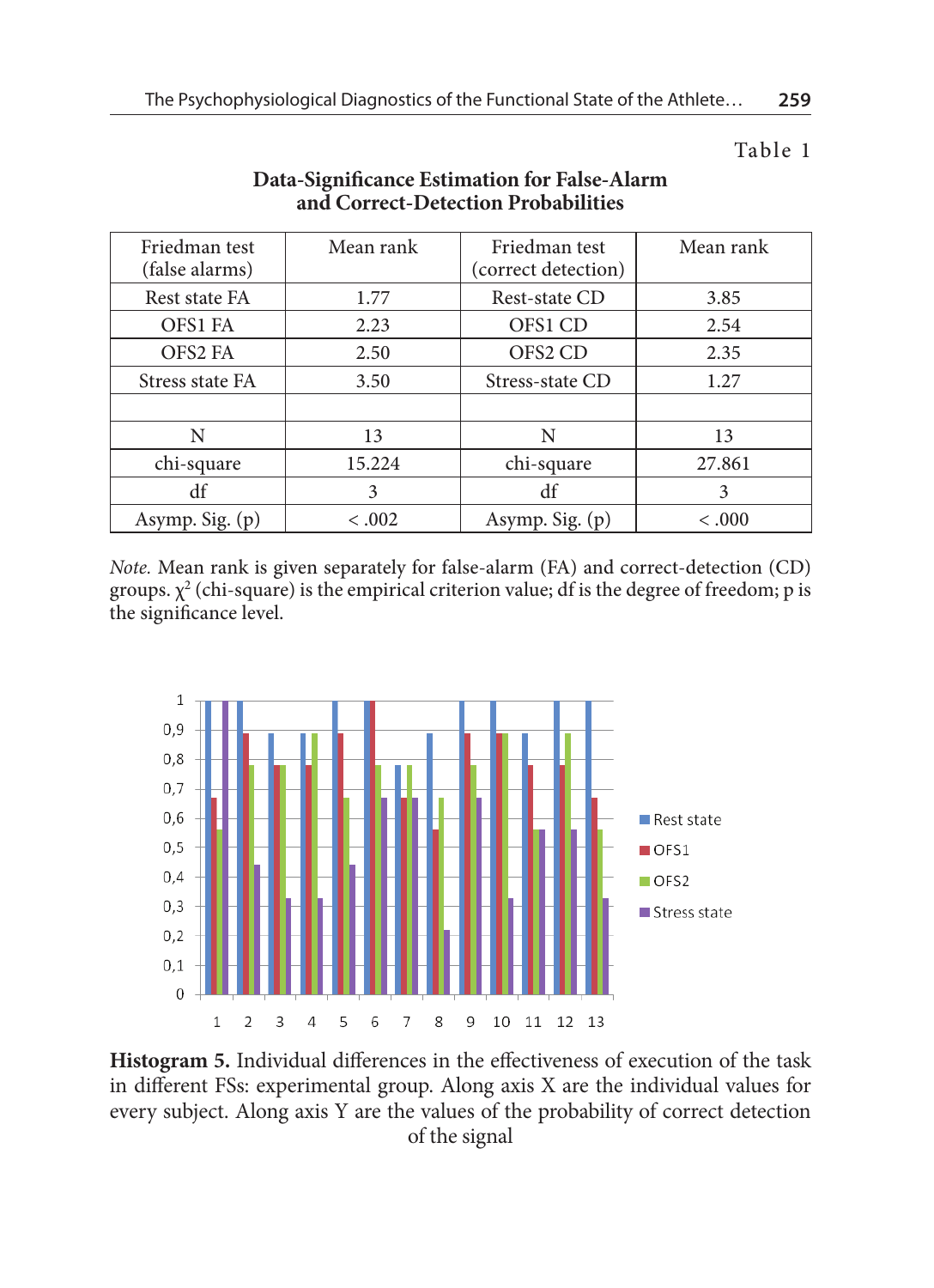Correct-detection data analysis shows significant interindividual variability in task-performance efficiency, as can be seen in Histograms 5 and 6. The experimental group had generally better results than the control group. When the detecting signal showed maximum efficiency, 8 of the 13 people (62%) had no mistakes in the rest state, and 1 of them had no mistakes even in the stress state.



**Histogram 6.** Individual differences in the effectiveness of the execution of the task by the subjects under different FSs: experimental group. Along axis X are the individual values for every subject. Along axis Y are the values of the probability of false alarms while detecting a signal

False-alarm variability analysis also shows that the experimental group tended to be more efficient than the control group. In the control group the best result–a false-alarm probability lower than  $0.1$ –was observed for only 2 subjects (20%). In the experimental group 12 of the 13 subjects had this result, which indicates that in certain FSs nearly the whole group worked without mistakes.

Thus, analysis of individual and group STARS test performing efficiency for the control group and the experimental group showed that:

• the experimental scheme allowed the experimenter to model various FSs and to quantitatively assess each subject's efficiency in an FS;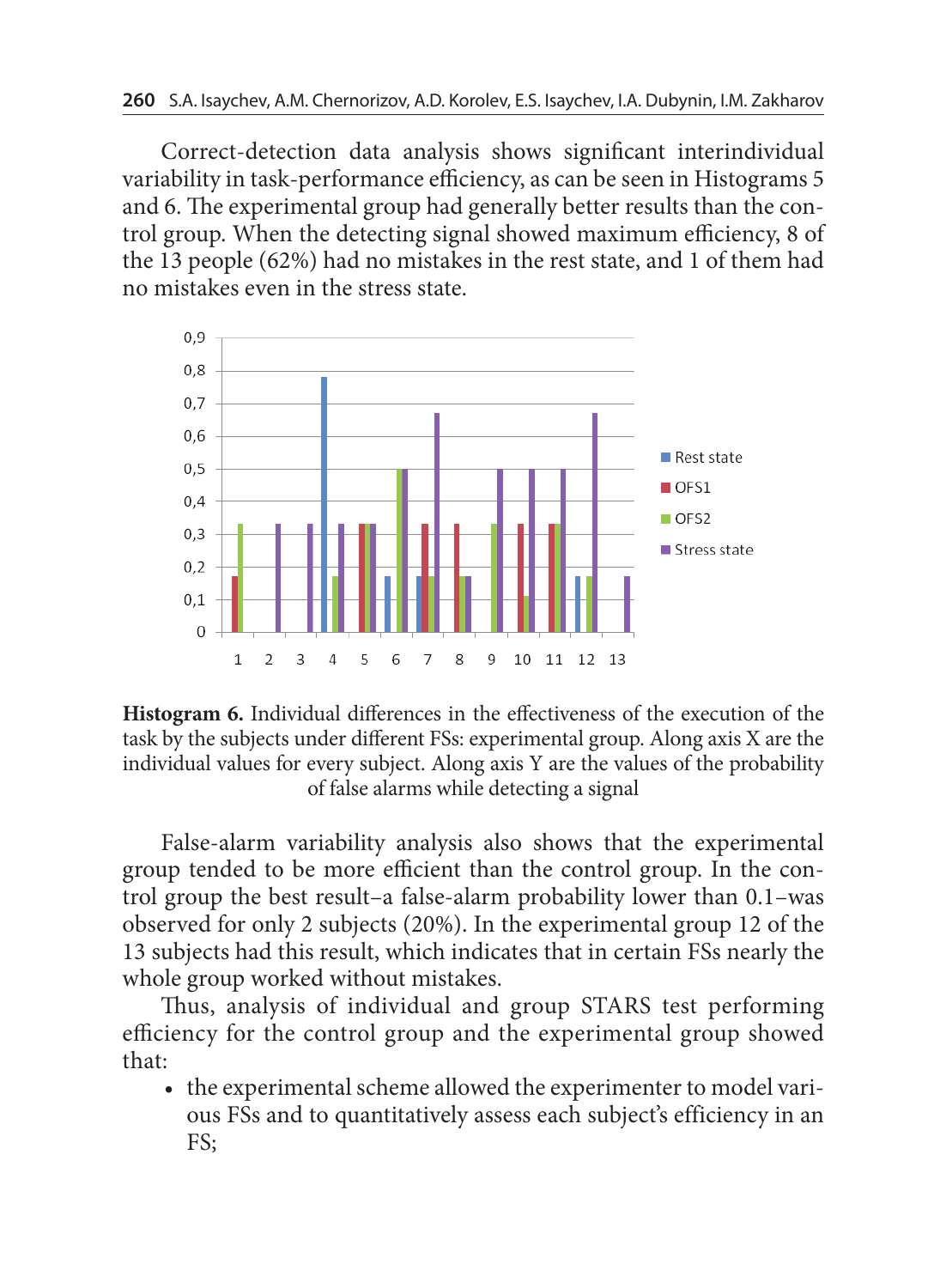- adequate OFS, stress state, and rest state can be modeled for a specific person by changing the difficulty of the task;
- the experimental group, which consisted of athletes, performed better than the control group in the signal-detection task.

### **Psychophysiological Indicators of Group and Individual Dynamics in Various FSs**

As was mentioned above, FS assessment includes not only efficiency rates but various psychophysiological indicators as well. They reflect the physiological cost of the efficiency achieved.

Traditionally for FS diagnostics electrophysiological indicators of vagus nerve stimulation and central nervous system functioning are used. Most common are EEG, ECG, EOG, GSR, EMG, and their derivatives. We had to choose the most adequate indicators for individual and group diagnostics and differentiation (Table 2).

Table 2

|   | EOG blink  | Averaged value of winking / min                        |
|---|------------|--------------------------------------------------------|
| 2 | ECG rate   | Frequency of cardiac beat                              |
| 3 | RD rate    | Number of breathing cycles / min                       |
| 4 | RD RO      | Relative portion of inhalation in breathing cycle      |
| 5 | Alpha/beta | Ratio of alpha rhythm to beta rhythm in EEG            |
| 6 | Alpha%     | Portion of the time when alpha rhythm dominates in EEG |
|   | Beta%      | Portion of the time when beta rhythm dominates in EEG  |

#### **Objective (Psychophysiological) Indicators of the FS of Athletes**

Selection of the indicators was based on a literature data review and our previous researches in this sphere. It is well known that the activity of athletes has a complicated organization. It includes a number of structures and mechanisms responsible for different stages of execution: information reception and processing, anticipation of results, decision making, and the realization of the activity type chosen. The complexity of sport activities is also determined by the number of the organism's subsystems involved. Their combination and role in single stages of the activity are specific for each person. Thus, one or two indicators are not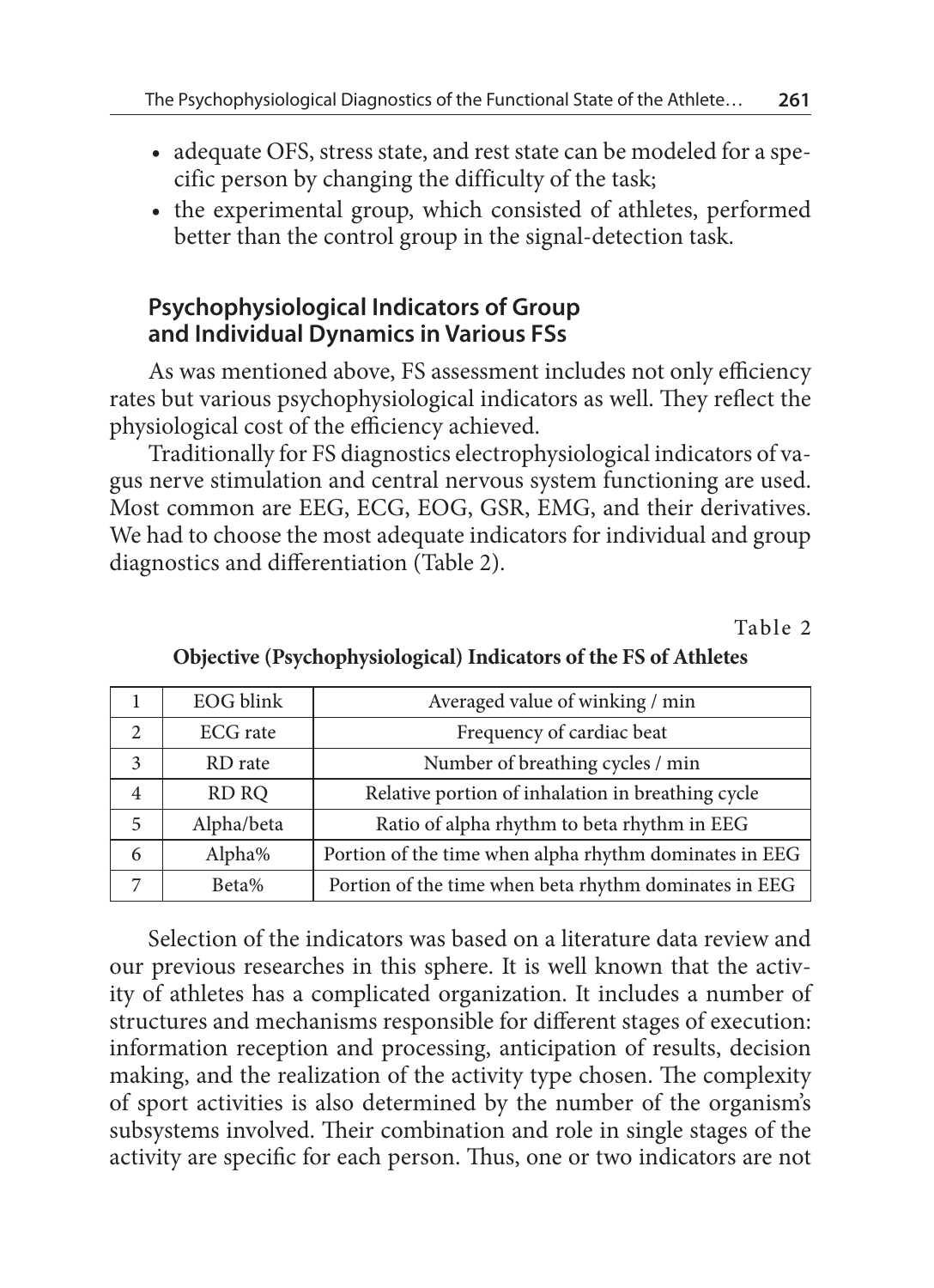effective for the current description of FSs and, in addition, are inadequate for describing the total FS dynamics during activity analysis.

Preliminary indicator selection included mathematical individual and group data acquired in modeling FSs.

As we mentioned above, for the experimental group one testing procedure – bicycle ergometer exercises – was added in order to distinguish another FS, physical stress. Thus, for this group we investigated psychophysiological dynamics for five modeled FSs: rest state, OFS1, OFS2, psychological stress, physical stress.

We analyzed in detail individual and group differences discovered through the above-described psychophysiological indexes. We found that different FSs for every subject are characterized by a specific set of parameters. For example, the distribution of psychophysiological indicators shows that physical stress can be clearly distinguished from the other states. The most significant changes are related to the functioning of the cardiovascular system. However, a number of indicators are sensitive to psychological stress - for example, beta is higher for psychological stress than for the other states.

The predictive value of the presented data can be quite ambiguous. Some indicators show expected quantitative differences in the investigated FS – for example, EOG ACT, ECG DEV, and beta increase with stress tension. Other indicators have multidirectional changes. Individual rates in various FSs can change in opposite directions. The dispersion of some subjects' heart rates increases in the stress state; in other subjects it is sharply reduced. The dynamics of brain rhythms, respiration, eye movement also have individual specificity in various FSs.

Data analysis of individual eye movement, heart rate variability, EEG data, and respiration showed significant differences in various states. These interindividual differences are most obvious in the physiological and psychological stress states.

Thus, our research results prove that there can be significant interindividual and intergroup differences in the psychophysiological indicators depending on the experienced FS. Therefore, none of the indicators taken separately can be used as a reliable criterion for identifying and differentiating FSs. So in the present research we focused on the mathematical algorithm; doing so allowed us to analyze individual data in order to distinguish unique patterns of athletes' psychophysiological activity.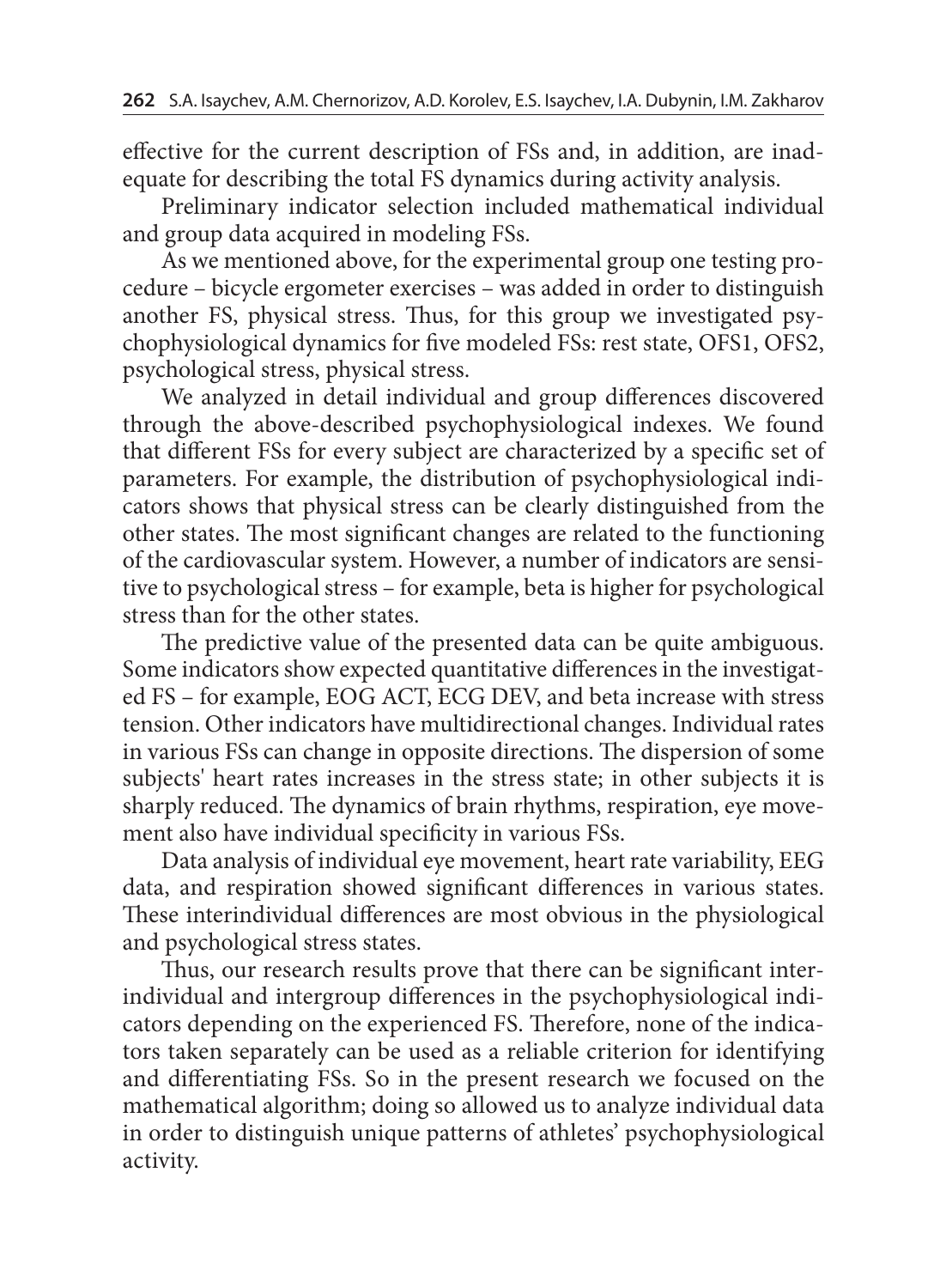### **Design and Selection of Methods of Mathematical Processing and Analysis of Psychophysiological Data**

#### **Removing Artifacts**

For the algorithm for determining the FS of an athlete to work with data recorded during the real-time performance of various tasks, it is necessary to ensure stable recording of psychophysiological indices with the fewest artifacts (damaged parts of records) or to develop a technology for the detection and automatic removal of artifacts. The EEG, ECG, and EOG parameters are most sensitive to motor artifacts. In order to correct the EEG, EOG, and ECG parameters, a method of identifying and removing artifacts was developed. This method analyses other fragments of records and determines whether artifacts are present in any of those fragments or not. Briefly, the essence of the method is as follows. For each signal the algorithm constructs a feature vector consisting of six elements: (1) average signal power in the range of 0.5–2 Hz, (2) average signal power in the range of 2.5 Hz, (3) average signal power in the range of 5–15 Hz, (4) average signal power in the range of 15–30 Hz, (5) signal amplitude, (6) variation of the signal. A method for constructing a feature vector uses a weighted Hamming window and a discrete Fourier transform. The components of the feature vector are compared with threshold values. If at least one of the first four components is greater than the corresponding threshold, a fragment of the signal is marked as containing artifacts. Thresholds are computed from training data. The data consist of 1-second snippets, in which fragments containing artifacts are marked by hand. Then, for each fragment, a feature vector is constructed.

Terms of recording signals can vary over time, so we apply the normalization of each feature vector. We assume that the artifacts are contained in fewer than half the signals. In this case, the median of the feature vectors' components is a good estimate of the average values of the components in the absence of artifacts. After calculating the median, we normalize the feature vector. In the case of multichannel data, we mark a fragment as containing artifacts if the method detects artifacts in two or more channels. After this preprocessing and correction of artifact records, the parameters that were used for diagnostics and classification of different FSs are calculated with a specially designed algorithm.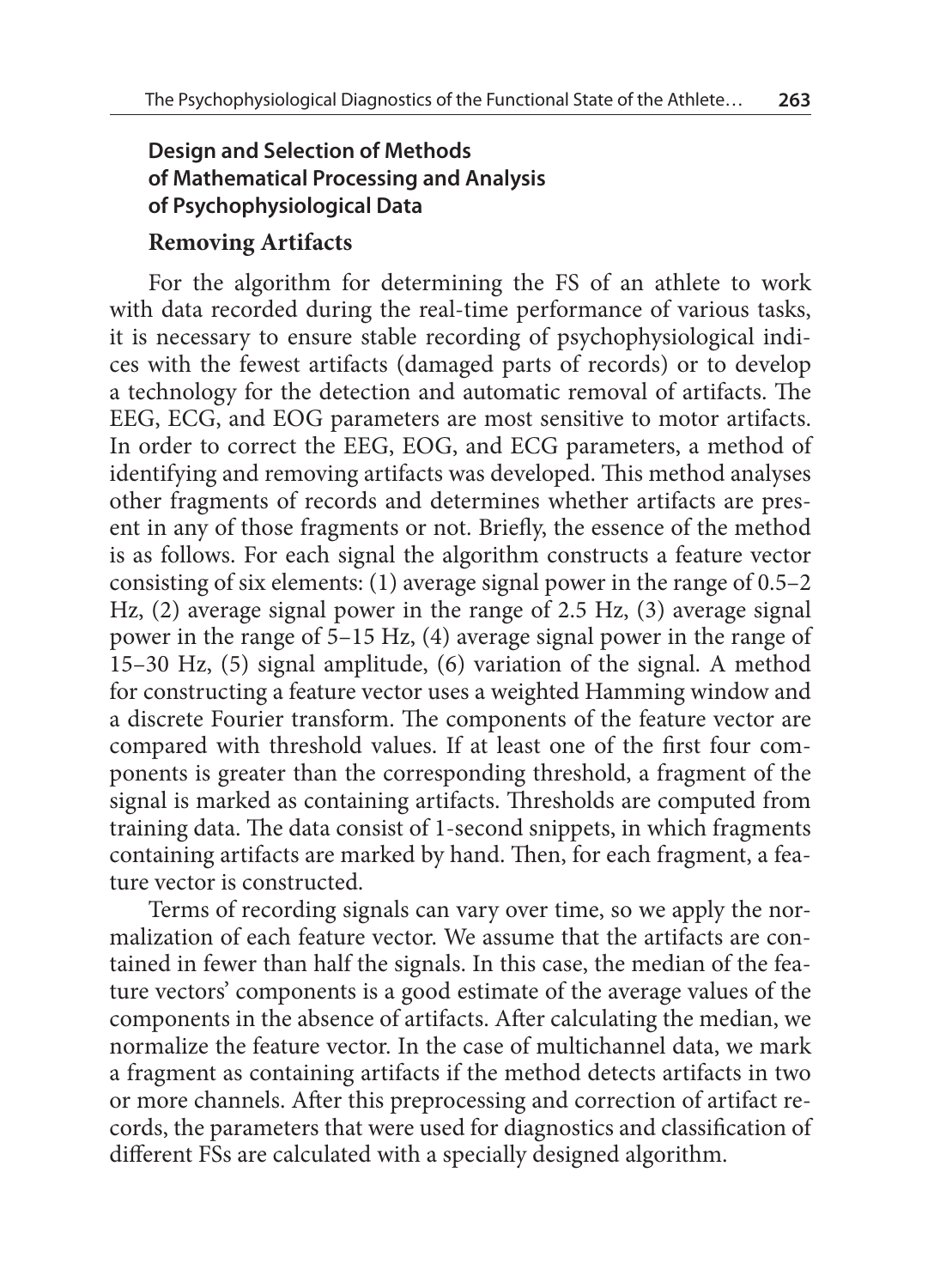### **Algorithm for Diagnostics and Differentiation of FSs on the Basis of the Complex of Psychophysiological Indicators**

A wide range of individual differences on a large set of indicators makes impossible manual processing and data analysis for evaluation and differentiation of FSs. So one of the objectives of the study was to develop a self-learning mathematical algorithm (SLA) that allows us to automatically differentiate present FSs (states of psychological or physiological stress, the fatigue state, or the affective state) and to evaluate their closeness to an OFS. To develop an SLA we used data from a series of experiments with the modeling FSs of the wrestlers. Each FS was assessed according to productivity assignments and was characterized by a specific pattern of the selected physiological parameters. The SLA was constructed using the clustering method, which defined the rules for the classification of the FSs on the basis of calculated physiological parameters. For experimental analysis and testing of the developed SLA we used parameters of muscle activity and the autonomic nervous system (EOG blink, ECG rate, RD rate, RD RQ) and three parameters of EEG (alpha/ beta, alpha%, beta%). To monitor changes of a subject's FS over time, the overall record, which ranged from 5 to 10 minutes for each simulated FS, was divided into 2-minute intervals with a 1-minute overlap. In each of these segments the vector of the parameters was calculated. Further, the vectors of parameters were normalized and clustered using the *k*-means algorithm. We used only the normalization of the mean value of the large number of peaks, which distort the variance. The clustering *k*-means algorithm performs the separation of *N* vectors into *K* clusters, where each vector corresponds to the cluster with the nearest mean. We used  $K = 5$ clusters.

Results of clustering for all subjects of the control group during the simulation of a FS using the STARS program show that the *k*-means algorithm for seven-component vectors that contain all the above-mentioned parameters allow one with confidence to differentiate in 70% of subjects the following FSs: state of quiet wakefulness, states of psychological and physiological stress. As the number of parameters used is attenuated from seven to four (without the EEG parameters – alpha/beta, alpha%, beta%), the accuracy of distinguishing FSs is significantly reduced. Using four parameters of the muscles and activity of the autonomic nervous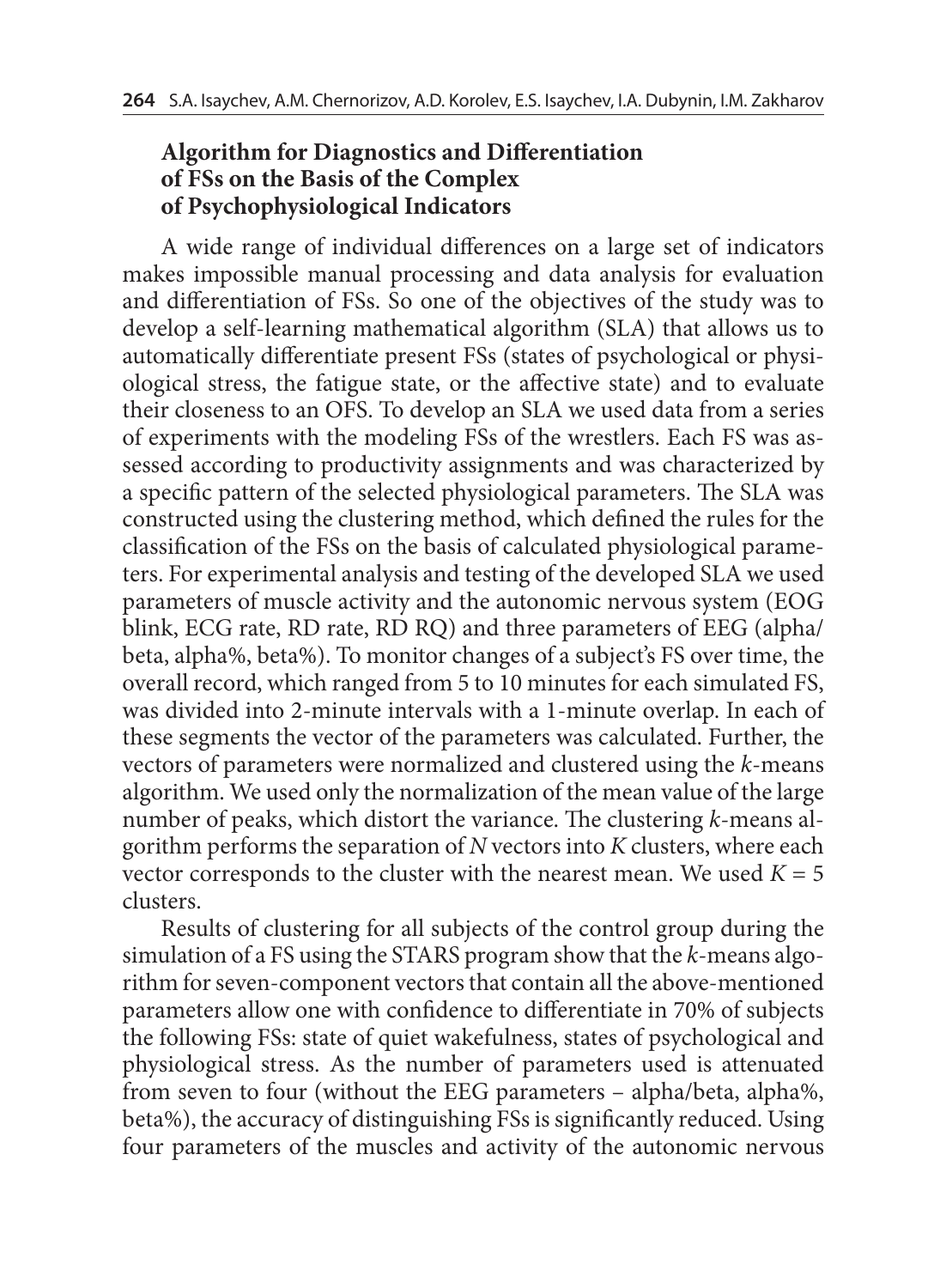system allows distinguishing only dramatic changes in human FSs (for example, the state of physiological stress and the state of rest). Thus, by using a set of seven parameters we were able accurately to determine the FS in most observed cases.

It should be noted that our experimental results are restricted in two respects: (1) we didn't take into account the individual characteristics of each athlete, and (2) the FSs were simulated in lab conditions but were not studied during real activity. To construct a complete and accurate differentiation of an athlete's FSs one should collect some statistical data on the dynamics of each FS in different time periods of the person's life – in the process of training, after successful competition, and after losing competition. This procedure would allow identifying some possible variations of each state, increasing the accuracy of assessing the quantitative differences between individual states, and dramatically improving the resolution of the proposed algorithm.

#### **Conclusion**

Our research leads to a number of conclusions regarding technologies for assessing the FSs of athletes.

We developed an experimental scheme to investigate athletes' FS dynamics. This scheme allowed us to model various states important for predicting the professional success of athletes – for example, psychological and physiological stress, fatigue, and OFS. There were two main criteria for differentiation of the states: efficiency rates and the psychological and physiological cost of the achieved efficiency level.

Analysis of the FS-dependent psychophysiological changes showed significant interindividual differences on a number of parameters. Thus, no single indicator could be used as effective diagnostics for the FS criteria. A minimum number of indicators need to be recorded: cardiovascular indicators (heart rate, ECG), respiration, muscle tension (EMG), and brain activity in the range of alpha and beta waves. The main problem can be artifacts induced by movement and muscle tension. We developed a special procedure for artifact rejection and reduction. It allows us to record EEG, ECG, and EOG signals simultaneously.

Another problem is related to the development of the mathematical algorithm to analyze individual data and differentiate patterns of the signals recorded from the athletes. We offered a possible approach to its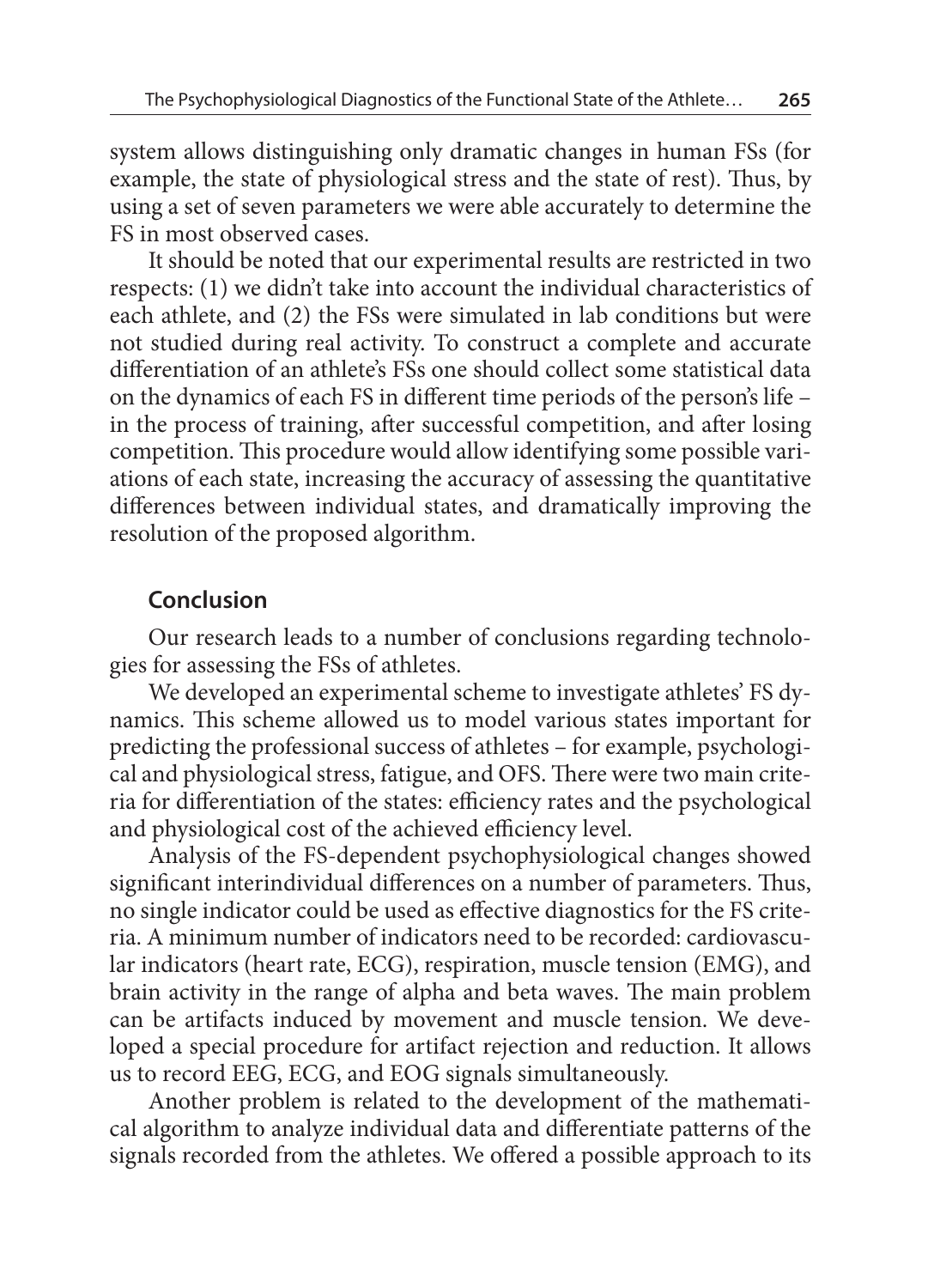development. The *k*-means clustering algorithm is an example of FS differentiation based on seven psychophysiological indicators. Enhancing the algorithm's resolution requires improved statistics for the FS of interest in various actual conditions.

## **Acknowledgments**

The research was supported by the grant "Development of innovative methods for scientific, educational and practical activities of psychologist with application of virtual reality technologies" and the grant "Development of innovative technologies for psychological and psychophysiological supporting of professional sportsman" in the frame of the federal program "Scientific and scientific-pedagogical personnel of innovative Russia" for 2009–2013.

## **References**

Anokhin, P.K. (1978). *Izbrannye trudy: Filosofskie aspekty teorii funktsional'nykh system* [Selected works: Philosophical aspects of the theory of functional systems]. Moscow: Nauka.

Alexandrov, Y.I. (Ed.). (2001). *Psikhofiziologiya* [Psychophysiology]. St. Petersburg: Piter.

Bleer, A.N. (Ed.). (2008). *Psikhologiya aktivnosti v ekstremal'nykh usloviyakh* [The psychology of activity in extreme conditions]. Moscow: Akademiya.

Carlstedt, R.A. (2004). *Critical moments during competition: A mind-body model of sport performance when it counts the most.* New York: Psychology Press.

Carlstedt, R.A. (2007). Integrative evidence-based athlete assessment and intervention: A field-tested and validated protocol. *Journal of the American Board of Sport Psychology*, *1*, 1-30*.*

Carlstedt, R.A. (2009). *Handbook of integrative clinical psychology, psychiatry, and behavioral medicine: Perspectives, practices, and research.* New York: Springer.

Chadwick, R. (2005). *Critical moment performance and "Athlete's Profile" assessment in high school soccer players: An investigation of the theory of critical moments.*  Technical report from the ABSP Certification final project. New York: American Board of Sport Psychology.

Couture, J. (2007). *Critical moment performance, "Athlete's Profile" assessment and pre and post heart rate variability-performance relationships in college baseball players: An investigation of the theory of critical moments and Athlete's Profile models.* Technical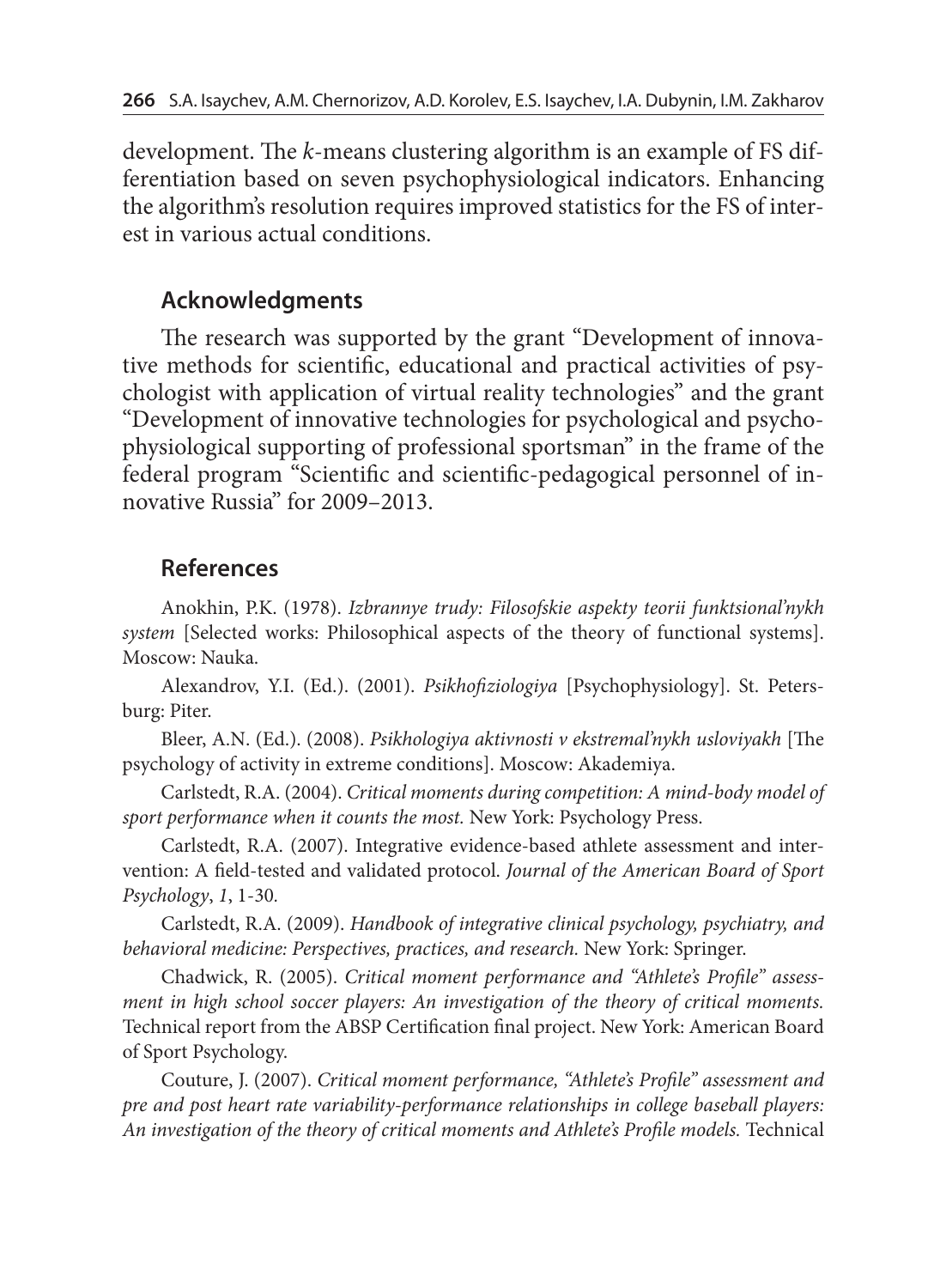report from the ABSP Certification final project. New York: American Board of Sport Psychology.

Danilova, N.N. (1992). *Psikhofiziologicheskaya diagnostika funktsional'nykh sostoyanii* [Psychophysiological diagnostics of functional states]. Moscow: Moscow State University.

Danilova, N.N. (2000). *Psikhofiziologiya* [Psychophysiology]. Moscow: Aspekt Press.

Egorov, A.S., & Zagryadskiy, V.P. (1973). *Psikhofiziologiya umstvennogo truda* [Psychophysiology of mental activity]. Leningrad: Nauka.

Gogunov, E.N., & Martianov, B.I. (2000). *Psikhologiya fizicheskogo vospitaniya i sporta* [The psychology of physical education and sport]. Moscow: Akademiya.

Gould, D., & Tuffy, S. (1996). Zones of optimal functioning research: A review and critique. *Anxiety, Stress, and Coping*, *9*, 53-68.

Hanin, Y.L. (Ed.). (2000a). *Emotions in sport.* Champaign, IL: Human Kinetics.

Hanin, Y.L. (2000b). Introduction: An individualized approach to emotion in sport. In Y.L. Hanin (Ed.), *Emotions in sport* (pp. ix-xii). Champaign, IL: Human Kinetics.

Hanin, Y.L., & Stambulova, N.B. (2002). Metaphoric description of performance states: An application of the IZOF model. *Sport Psychologist*, *18*, 396-415.

Hull, C.L. (1943). Principles of behavior: An introduction to behavior theory. New York: Appleton-Century-Crofts.

Il'in, E.P. (2005). *Psikhofiziologiya sostoyanii cheloveka* [The psychophysiology of human states]. St. Petersburg: Piter.

Johnson, M.B., Edmonds, W.A., Moraes, L.C., Filho, E.S.M., & Tenenbaum, G. (2007). Linking affect and performance of an international level archer: Incorporating an idiosyncratic probabilistic method. *Psychology of Sport and Exercise*, *8*, 317-335.

Johnson, M. B., Tenenbaum, G., Edmonds, W. A., & Kamata, A. (2007). Individual affect-related performance zones (IAPZs) during tennis competition: A dynamic conceptualization and application. *Journal of Clinical Sport Psychology*, *1*, 130-146.

Jonse, J.G., & Hardy, L. (1990). A catastrophe model of performance in sport. In J.G. Jonse & L. Hardy (Eds.), *Stress and performance in sport* (pp. 81-106). Chichester, England: Wiley.

Kamata, A., Tenenbaum, G., & Hanin, Y.L. (2002). Individual zone of optimal functioning (IZOF): A probabilistic estimation. *Journal of Sport & Exercise Psychology*, *24*, 189-208.

Kerr, J. H. (1997). *Motivation and emotion in sport: Reversal theory.* New York: Psychology Press.

Leonova, A. B. (1981). *Psikhodiagnostika funktsional'nykh sostoyanii cheloveka* [The psychodiagnostics of human functional states]. Moscow: Moscow State University.